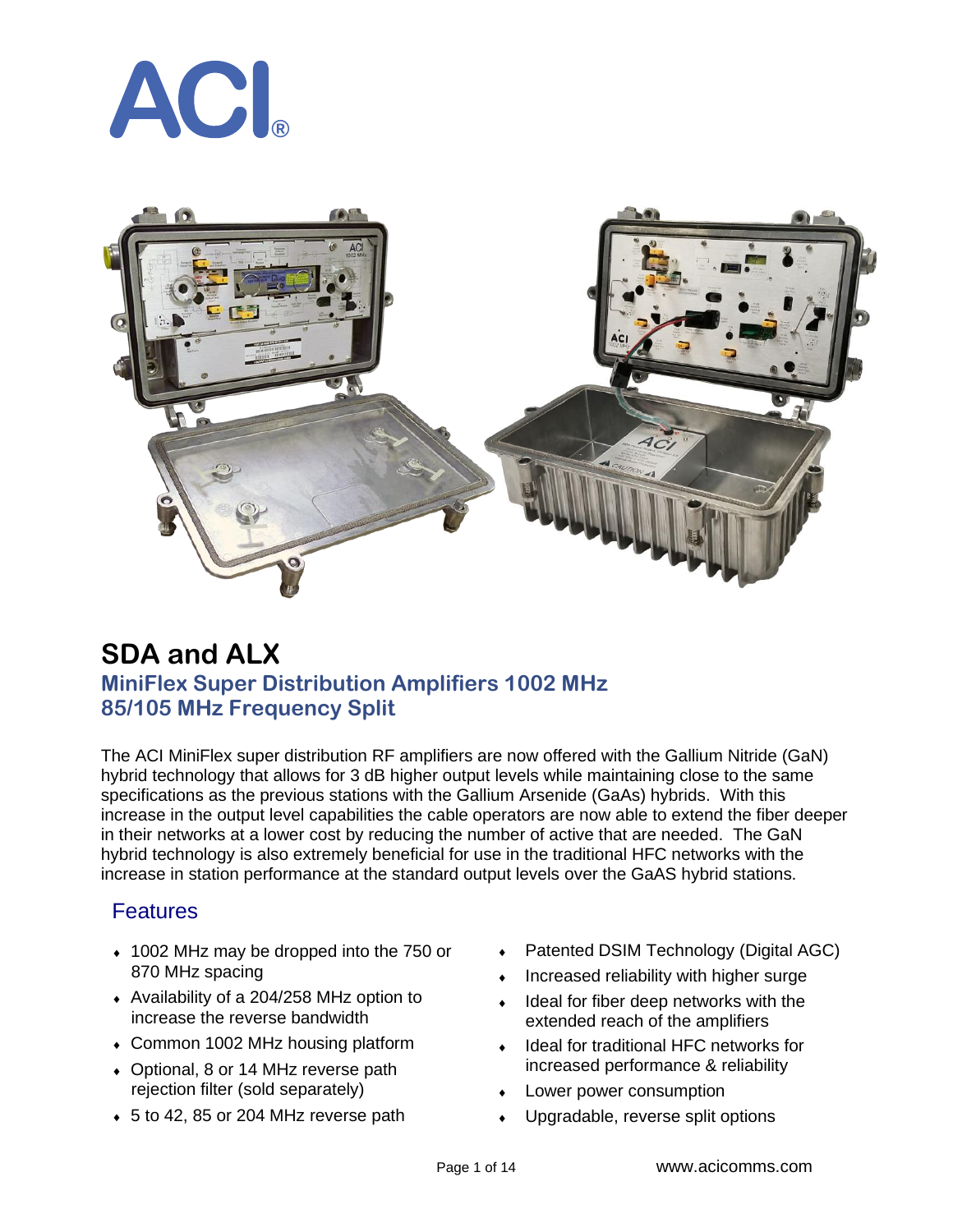### **Block Diagrams**





Note:

1. Forward gain stated at 1002 MHz with DSIM AGC. Reverse gain stated at 85 MHz.



#### SDAM (Type 7) 1002 MHz GaN Amplifier Block Diagram

Notes:

1. Forward gain stated at 1002 MHz with DSIM AGC. Reverse gain stated at 85 MHz.

2. Amplifiers are configured at the factory with jumper in Position #2 to have P2 & P4 active.

Splitters and Couplers are sold separately.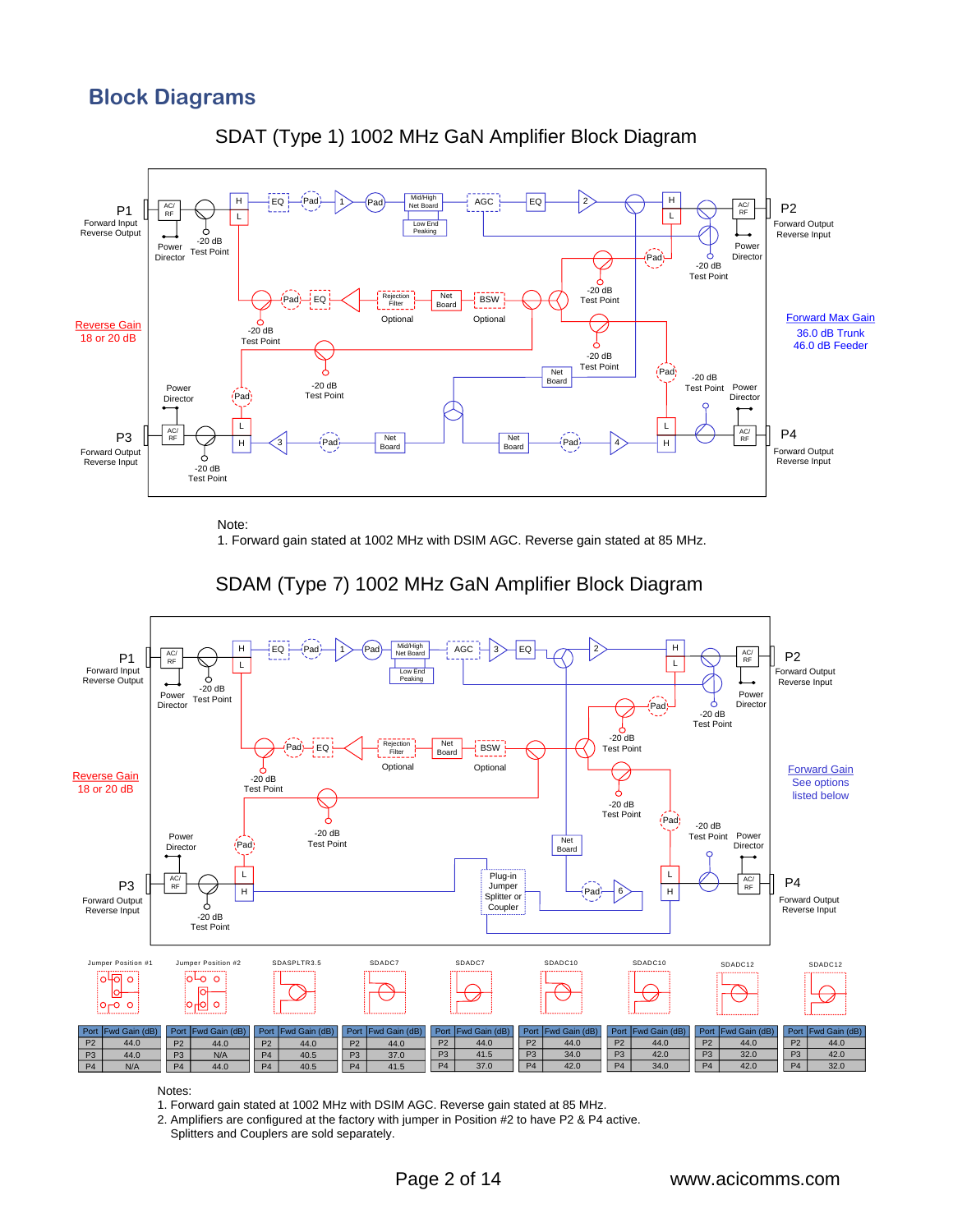

#### SDAF (Type 2-TRI) 1002 MHz GaN Amplifier Block Diagram

Notes:

1. Forward gain stated at 1002 MHz with DSIM AGC. Reverse gain stated at 85 MHz.

2. Amplifiers are configured at the factory with jumper in Position #2 to have P3 & P4 active.

Splitters and Couplers are sold separately.



#### SDBT (Type 6) 1002 MHz GaN Amplifier Block Diagram

Note:

1. Forward gain stated at 1002 MHz with DSIM AGC. Reverse gain stated at 85 MHz.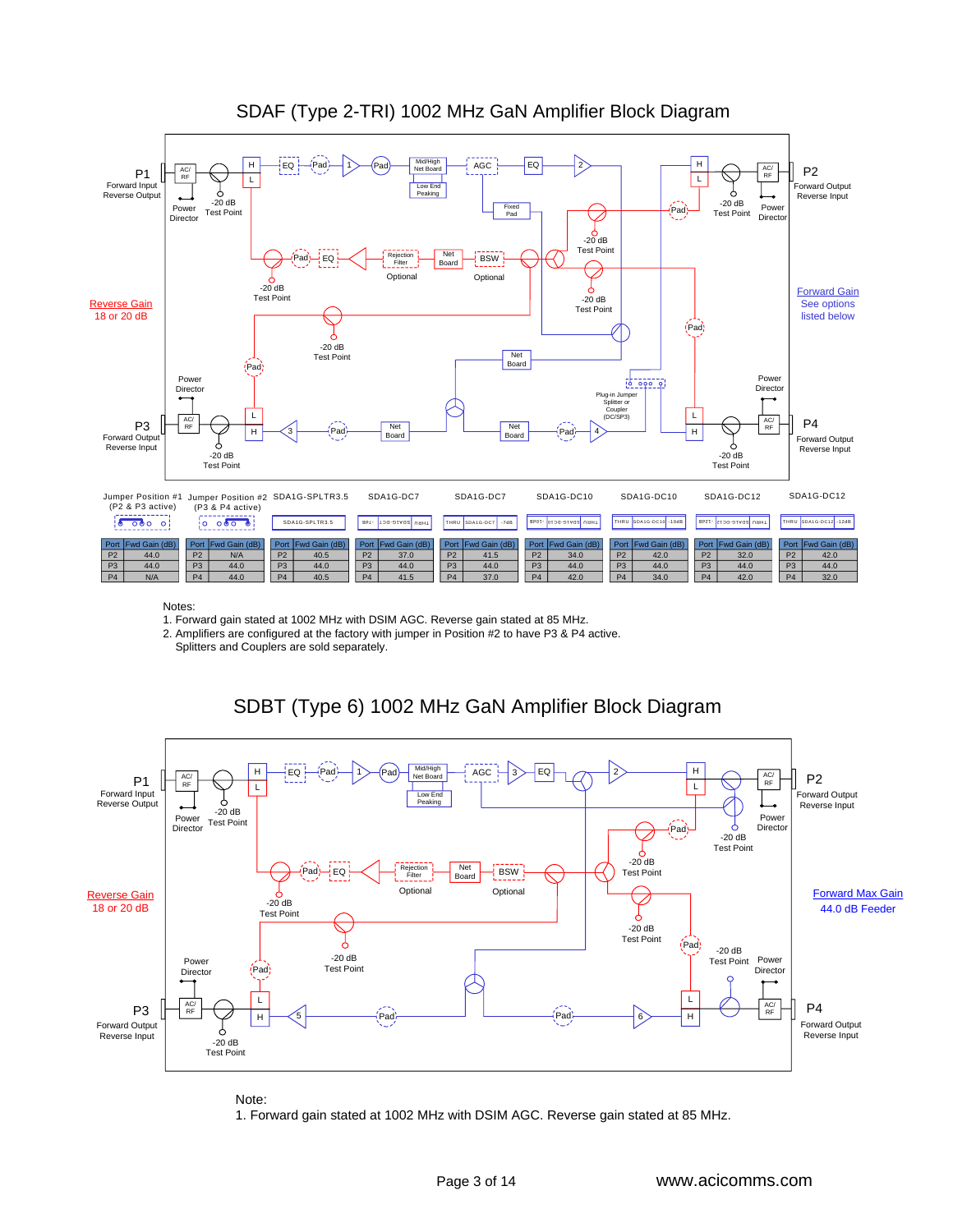

#### SDAB (Type 2) 1002 MHz GaN Amplifier Block Diagram

Note:

1. Forward gain stated at 1002 MHz with DSIM AGC. Reverse gain stated at 85 MHz.





Note:

1. Forward gain stated at 1002 MHz with DSIM AGC. Reverse gain stated at 85 MHz.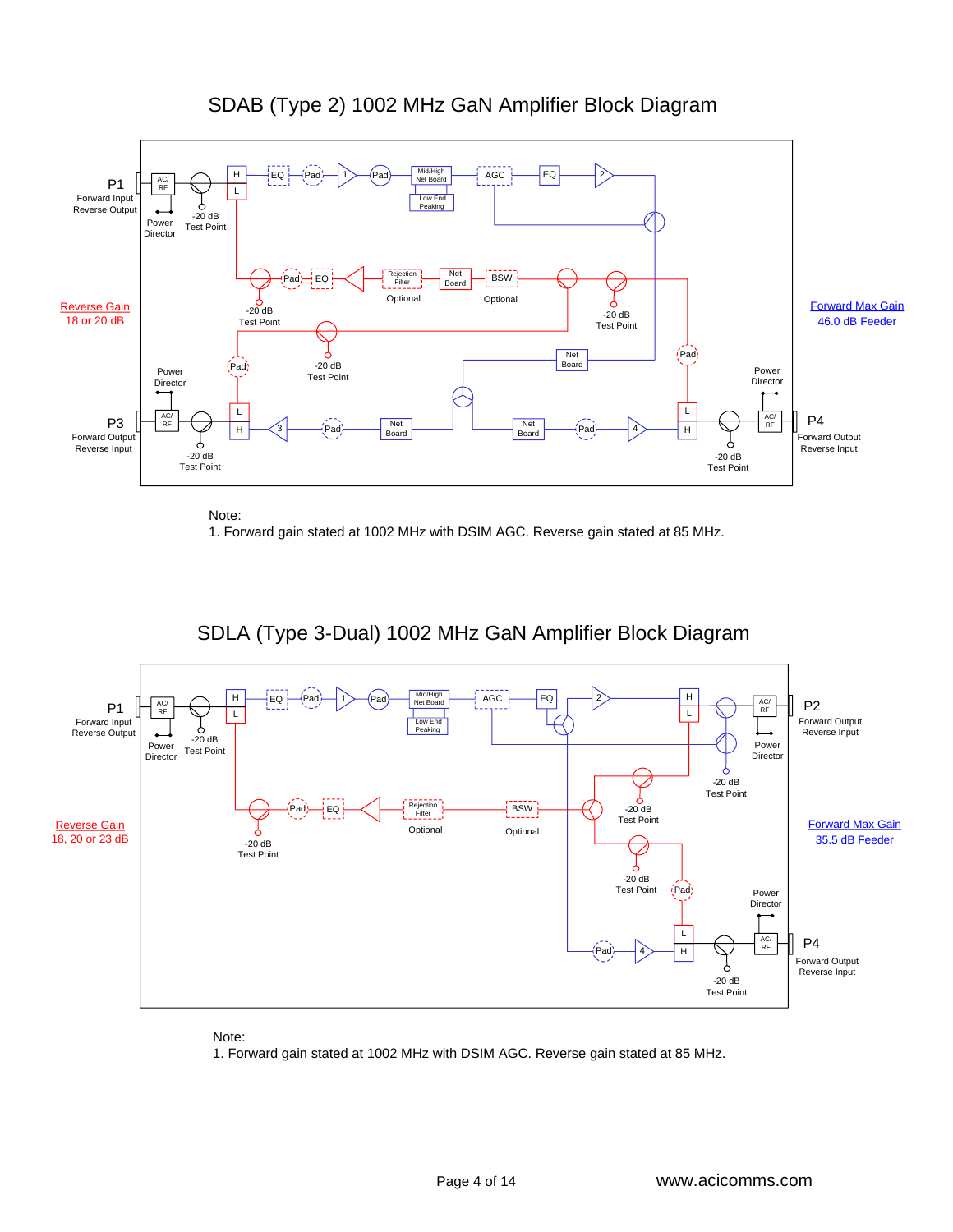

#### SDLE (Type 3) 1002 MHz GaN Amplifier Block Diagram

Note:

1. Forward gain stated at 1002 MHz with DSIM AGC. Reverse gain stated at 85 MHz.



### ALX (Type 3) 1002 MHz GaN Amplifier Block Diagram

Note:

1. Forward gain stated at 1002 MHz with DSIM AGC. Reverse gain stated at 85 MHz.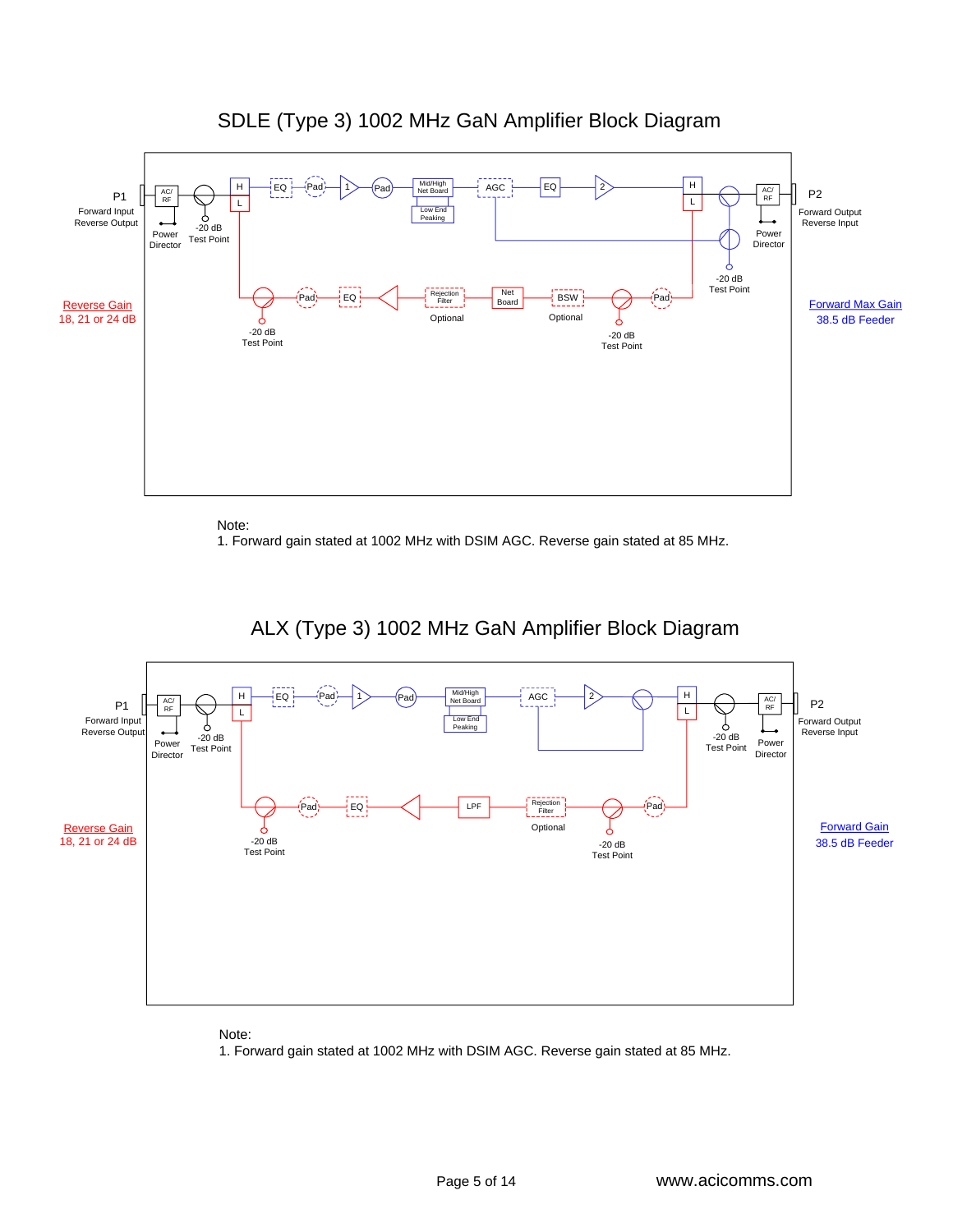# **Station Parameters (SDAT, SDBT, SDAF, & SDAM) 16.2 dB Slope**

| <b>STATION PARAMETERS:</b>              | 1002 MHz 85-105 MHz Split                                                                                                                  |              |                                                      |                                                                        |                                 | SDA 1002 MHz With GaN Hybrids<br>16.2 dB Forward Slope @ 1002 MHz |  |  |  |
|-----------------------------------------|--------------------------------------------------------------------------------------------------------------------------------------------|--------------|------------------------------------------------------|------------------------------------------------------------------------|---------------------------------|-------------------------------------------------------------------|--|--|--|
|                                         | <b>CONDITIONS</b>                                                                                                                          | <b>UNITS</b> |                                                      |                                                                        | <b>SPECIFICATIONS</b>           |                                                                   |  |  |  |
| Housing passband                        |                                                                                                                                            | <b>MHz</b>   |                                                      |                                                                        | 5 to 1002                       |                                                                   |  |  |  |
| Input current capacity                  | Any port, worst case                                                                                                                       | Amp          |                                                      |                                                                        | 15                              |                                                                   |  |  |  |
| Hum modulation                          | Time domain @<br>rated current above                                                                                                       | -dBc         | 65 @ 5-85 MHz<br>70 @ 105-1002 MHz                   |                                                                        |                                 |                                                                   |  |  |  |
| Return loss                             | Any port, worst case                                                                                                                       | dB           |                                                      | 17.0                                                                   |                                 |                                                                   |  |  |  |
| <b>Test Points</b>                      |                                                                                                                                            |              |                                                      |                                                                        |                                 |                                                                   |  |  |  |
| Frequency range                         |                                                                                                                                            | MHz          |                                                      | 5 to 85 (Reverse) / 105 to 1002 (Forward)                              |                                 |                                                                   |  |  |  |
| Test point type                         | Directional coupler                                                                                                                        | N/A          |                                                      |                                                                        |                                 |                                                                   |  |  |  |
| Test point level                        | Forward & reverse                                                                                                                          | -dB          |                                                      |                                                                        | 20.0                            |                                                                   |  |  |  |
| Test point accuracy                     | Forward & reverse                                                                                                                          | ±dB          |                                                      |                                                                        | 0.5                             |                                                                   |  |  |  |
| <b>Station Slope</b>                    |                                                                                                                                            |              |                                                      |                                                                        |                                 |                                                                   |  |  |  |
| Operational slope -                     |                                                                                                                                            |              |                                                      |                                                                        |                                 |                                                                   |  |  |  |
| trunk & feeders                         | @ 105 / 550 / 1002 MHz                                                                                                                     | dB           |                                                      |                                                                        | 0/8.0/16.2                      |                                                                   |  |  |  |
| Slope control type                      | Cable equalizers                                                                                                                           | dB           |                                                      |                                                                        | Plug-in EQ's                    |                                                                   |  |  |  |
| Slope control range                     | Includes cable equivalent                                                                                                                  | dB           |                                                      |                                                                        | $-12.0$ to $+30.0$              |                                                                   |  |  |  |
| Slope control steps                     | Equalizer value steps                                                                                                                      | dB           |                                                      | 0 - 18.0 (1.0 steps) & 20.0-30.0 (2.0 steps) -1.0 to -15.0 (1.0 steps) |                                 |                                                                   |  |  |  |
| <b>Station Group Delay</b>              |                                                                                                                                            |              |                                                      |                                                                        |                                 |                                                                   |  |  |  |
| Group delay                             | 109.25 MHz                                                                                                                                 |              |                                                      |                                                                        | 40 (35 Typical)                 |                                                                   |  |  |  |
| Group delay                             | 115.25 MHz                                                                                                                                 | nSec/        |                                                      |                                                                        | 16                              |                                                                   |  |  |  |
| Group delay                             | 121.25 MHz                                                                                                                                 | 3.58 MHz     |                                                      |                                                                        | 10                              |                                                                   |  |  |  |
| Group delay                             | 127.25 MHz                                                                                                                                 |              |                                                      |                                                                        | $\overline{4}$                  |                                                                   |  |  |  |
| <b>AGC</b>                              |                                                                                                                                            |              |                                                      |                                                                        | DSIM-A Single Pilot Channel AGC |                                                                   |  |  |  |
| Pilot Channel Type                      |                                                                                                                                            | N/A          |                                                      |                                                                        |                                 |                                                                   |  |  |  |
| <b>Compensation Range</b>               |                                                                                                                                            | dB           | System compensation input change<br>+3/-6 @ 1002 MHz |                                                                        |                                 |                                                                   |  |  |  |
| Accuracy                                |                                                                                                                                            | ±dB          | 0.5                                                  |                                                                        |                                 |                                                                   |  |  |  |
| Nominal loss                            | @ 77 ºF (25 °C)                                                                                                                            | dB           | 6.25                                                 |                                                                        |                                 |                                                                   |  |  |  |
| Center frequency bandwidth              |                                                                                                                                            |              | $6$ (MHz)                                            |                                                                        |                                 |                                                                   |  |  |  |
| Configuration                           |                                                                                                                                            |              | <b>SDAT</b><br>(Type 1)                              | <b>SDBT</b><br>(Type 6)                                                | <b>SDAF</b><br>(Type 2-TRI)     | <b>SDAM</b><br>(Type 2-TRI)                                       |  |  |  |
| <b>Operational Specifications</b>       |                                                                                                                                            |              |                                                      |                                                                        |                                 |                                                                   |  |  |  |
| Station passband                        |                                                                                                                                            | MHz          |                                                      |                                                                        | 105 to 1002                     |                                                                   |  |  |  |
| Station flatness - trunk out            |                                                                                                                                            | ±dB          | 0.35                                                 | $\blacksquare$                                                         | $\overline{\phantom{a}}$        | $\blacksquare$                                                    |  |  |  |
| Station flatness - feeder out           | Normalized w / 0 dB slope                                                                                                                  | ±dB          | 0.6                                                  | 0.6                                                                    | 0.6                             | 0.6                                                               |  |  |  |
| Gain - Port 2 (AGC / Manual)            |                                                                                                                                            | dB           | 36/41                                                | 44 / 49                                                                |                                 | 44/49                                                             |  |  |  |
| Gain - Port 3 (AGC / Manual)            | +0.5 / -0 @ 1002 MHz<br>(Temperature stabilized)                                                                                           | dB           | 46 / 51                                              | 44 / 49                                                                | 44 / 49                         |                                                                   |  |  |  |
| Gain - Port 4 (AGC / Manual)            |                                                                                                                                            | dB           | 46 / 51                                              | 44 / 49                                                                | 44 / 49                         | 44 / 49                                                           |  |  |  |
| Gain control type                       |                                                                                                                                            | N/A          |                                                      |                                                                        | Plug-in pads                    |                                                                   |  |  |  |
| Gain control steps                      | Pad value steps                                                                                                                            | dB           |                                                      |                                                                        | 0.5                             |                                                                   |  |  |  |
| <b>Station Output Levels Digital</b>    |                                                                                                                                            |              |                                                      |                                                                        |                                 |                                                                   |  |  |  |
| Port 2                                  |                                                                                                                                            |              | 22.8 / 30.8 / 39.0                                   | 32.8 / 40.8 / 49.0                                                     | $\blacksquare$                  | 32.8 / 40.8 / 49.0                                                |  |  |  |
| Port 3                                  | @ 105 / 550 / 1002 MHz                                                                                                                     | dBmV         | 32.8 / 40.8 / 49.0                                   | 32.8 / 40.8 / 49.0                                                     | 32.8 / 40.8 / 49.0              |                                                                   |  |  |  |
| Port 4                                  |                                                                                                                                            |              | 32.8 / 40.8 / 49.0                                   | 32.8 / 40.8 / 49.0                                                     | 32.8 / 40.8 / 49.0              | 32.8 / 40.8 / 49.0                                                |  |  |  |
| <b>Station Output Levels Analog</b>     |                                                                                                                                            |              |                                                      |                                                                        |                                 |                                                                   |  |  |  |
| Port 2                                  |                                                                                                                                            |              | 28.8 / 36.8 / 45.0                                   | 38.8 / 46.8 / 55.0                                                     |                                 | 38.8 / 46.8 / 55.0                                                |  |  |  |
| Port 3                                  | @ 105 / 550 / 1002 MHz                                                                                                                     | dBmV         | 38.8 / 46.8 / 55.0                                   | 38.8 / 46.8 / 55.0                                                     | 38.8 / 46.8 / 55.0              |                                                                   |  |  |  |
| Port 4                                  |                                                                                                                                            |              | 38.8 / 46.8 / 55.0                                   | 38.8 / 46.8 / 55.0                                                     | 38.8 / 46.8 / 55.0              | 38.8 / 46.8 / 55.0                                                |  |  |  |
| <b>Station Noise Figure</b>             |                                                                                                                                            |              |                                                      |                                                                        |                                 |                                                                   |  |  |  |
|                                         | Typ. @ 105 MHz                                                                                                                             | dB           | 11.2                                                 | 14.8                                                                   | 12.1                            | 11.9                                                              |  |  |  |
| Noise figure                            | Typ. @ 550 MHz                                                                                                                             | dB           | 6.7                                                  | 8.6                                                                    | 6.7                             | 7.4                                                               |  |  |  |
| (w / 1 dB for input EQ loss)            | Typ. @ 1002 MHz                                                                                                                            | dB           | 6.9                                                  | 10.0                                                                   | 7.1                             | 8.2                                                               |  |  |  |
| <b>Station Distortions (Worse Case)</b> |                                                                                                                                            |              | Trunk / Feeder                                       | Feeder                                                                 | Feeder                          | Feeder                                                            |  |  |  |
|                                         | 550 MHz analog channel loading, 74 channels +450 MHz digital channel loading, 256 QAM at -6 dBc relative to its associated visual carrierr |              |                                                      |                                                                        |                                 |                                                                   |  |  |  |
| Composite Triple Beat (CTB)             |                                                                                                                                            | -dBc         | 76/71                                                | 70                                                                     | 73                              | 73                                                                |  |  |  |
| Cross Modulation (XMOD)                 |                                                                                                                                            | -dBc         | 74/65                                                | 68                                                                     | 79                              | 72                                                                |  |  |  |
| Composite Second Order (CSO-)           | (Vc +0.75 & -1.25 MHz)                                                                                                                     | -dBc         | 75/68                                                | 73                                                                     | 69                              | 72                                                                |  |  |  |
| Composite Second Order (CSO+)           | (Vc +1.25 MHz)                                                                                                                             | -dBc         | 80/72                                                | 78                                                                     | 73                              | 82                                                                |  |  |  |
| Carrier-to-Intermodulation Noise (CIN)  |                                                                                                                                            | -dBc         | 74/69                                                | 68                                                                     | 71                              | 71                                                                |  |  |  |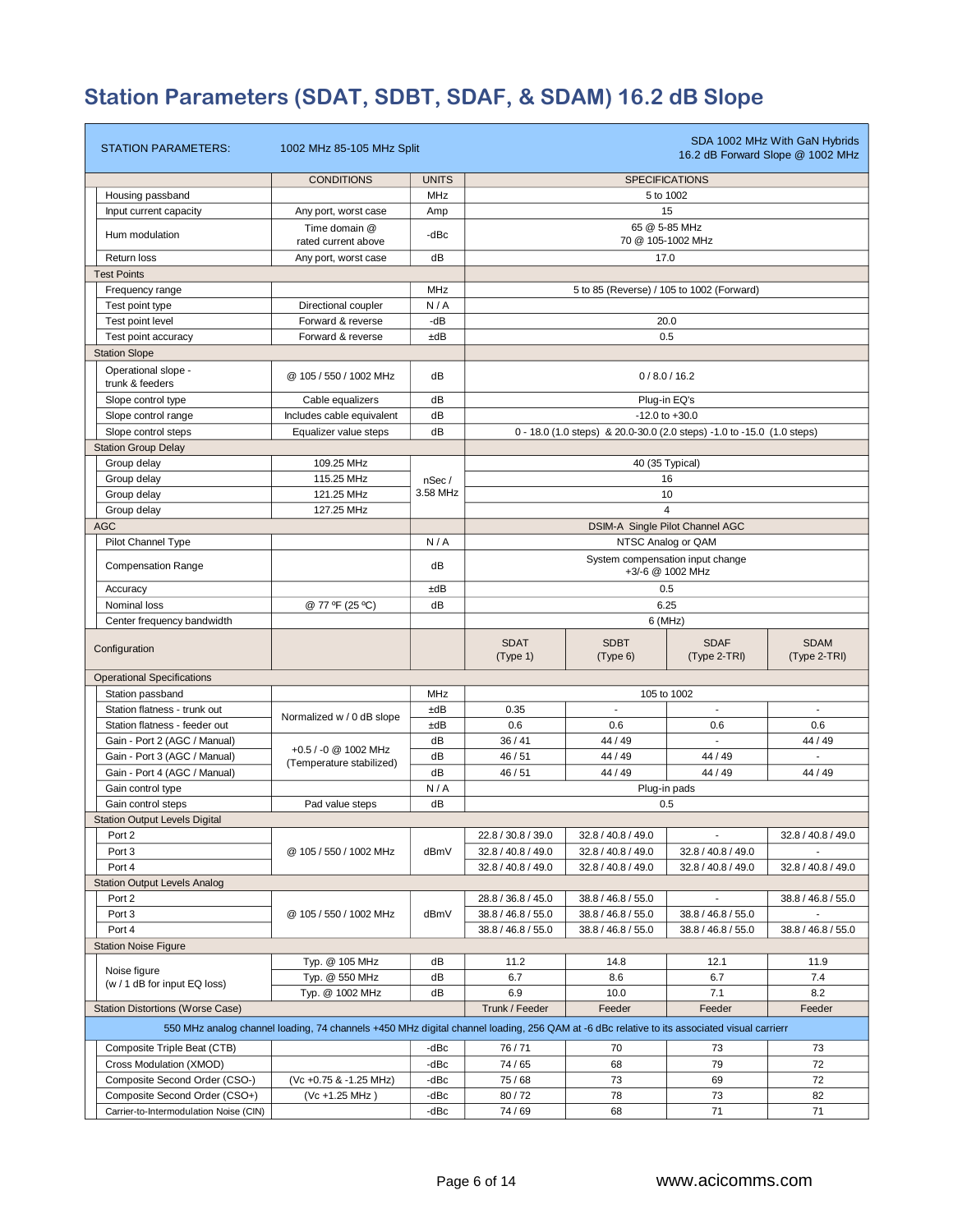# **Station Parameters (SDAT, SDBT, SDAF, & SDAM) 14.0 dB Slope**

| <b>STATION PARAMETERS:</b>              | 1002 MHz 85-105 MHz Split                                                                                                                  |              |                                                      |                                                                        |                                 | SDA 1002 MHz With GaN Hybrids<br>14.0 dB Forward Slope @ 1002 MHz |  |  |  |
|-----------------------------------------|--------------------------------------------------------------------------------------------------------------------------------------------|--------------|------------------------------------------------------|------------------------------------------------------------------------|---------------------------------|-------------------------------------------------------------------|--|--|--|
|                                         | <b>CONDITIONS</b>                                                                                                                          | <b>UNITS</b> |                                                      |                                                                        | <b>SPECIFICATIONS</b>           |                                                                   |  |  |  |
| Housing passband                        |                                                                                                                                            | MHz          | 5 to 1002                                            |                                                                        |                                 |                                                                   |  |  |  |
| Input current capacity                  | Any port, worst case                                                                                                                       | Amp          |                                                      |                                                                        | 15                              |                                                                   |  |  |  |
| Hum modulation                          | Time domain @<br>rated current above                                                                                                       | -dBc         | 65 @ 5-85 MHz<br>70 @ 105-1002 MHz                   |                                                                        |                                 |                                                                   |  |  |  |
| Return loss                             | Any port, worst case                                                                                                                       | dB           |                                                      | 17.0                                                                   |                                 |                                                                   |  |  |  |
| <b>Test Points</b>                      |                                                                                                                                            |              |                                                      |                                                                        |                                 |                                                                   |  |  |  |
| Frequency range                         |                                                                                                                                            | MHz          |                                                      | 5 to 85 (Reverse) / 105 to 1002 (Forward)                              |                                 |                                                                   |  |  |  |
| Test point type                         | Directional coupler                                                                                                                        | N/A          |                                                      |                                                                        |                                 |                                                                   |  |  |  |
| Test point level                        | Forward & reverse                                                                                                                          | -dB          |                                                      |                                                                        | 20.0                            |                                                                   |  |  |  |
| Test point accuracy                     | Forward & reverse                                                                                                                          | ±dB          |                                                      |                                                                        | 0.5                             |                                                                   |  |  |  |
| <b>Station Slope</b>                    |                                                                                                                                            |              |                                                      |                                                                        |                                 |                                                                   |  |  |  |
| Operational slope -<br>trunk & feeders  | @ 105 / 550 / 1002 MHz                                                                                                                     | dB           |                                                      |                                                                        | 0/6.9/14.0                      |                                                                   |  |  |  |
|                                         |                                                                                                                                            |              |                                                      |                                                                        |                                 |                                                                   |  |  |  |
| Slope control type                      | Cable equalizers                                                                                                                           | dB           |                                                      |                                                                        | Plug-in EQ's                    |                                                                   |  |  |  |
| Slope control range                     | Includes cable equivalent                                                                                                                  | dB           |                                                      |                                                                        | $-12.0$ to $+30.0$              |                                                                   |  |  |  |
| Slope control steps                     | Equalizer value steps                                                                                                                      | dB           |                                                      | 0 - 18.0 (1.0 steps) & 20.0-30.0 (2.0 steps) -1.0 to -15.0 (1.0 steps) |                                 |                                                                   |  |  |  |
| <b>Station Group Delay</b>              |                                                                                                                                            |              |                                                      |                                                                        |                                 |                                                                   |  |  |  |
| Group delay                             | 109.25 MHz                                                                                                                                 |              |                                                      |                                                                        | 40 (35 Typical)                 |                                                                   |  |  |  |
| Group delay                             | 115.25 MHz                                                                                                                                 | nSec/        |                                                      |                                                                        | 16                              |                                                                   |  |  |  |
| Group delay                             | 121.25 MHz                                                                                                                                 | 3.58 MHz     |                                                      |                                                                        | 10                              |                                                                   |  |  |  |
| Group delay                             | 127.25 MHz                                                                                                                                 |              |                                                      |                                                                        | $\overline{\mathbf{A}}$         |                                                                   |  |  |  |
| <b>AGC</b>                              |                                                                                                                                            |              |                                                      |                                                                        | DSIM-A Single Pilot Channel AGC |                                                                   |  |  |  |
| Pilot Channel Type                      |                                                                                                                                            | N/A          |                                                      |                                                                        | NTSC Analog or QAM              |                                                                   |  |  |  |
| <b>Compensation Range</b>               |                                                                                                                                            | dB           | System compensation input change<br>+3/-6 @ 1002 MHz |                                                                        |                                 |                                                                   |  |  |  |
| Accuracy                                |                                                                                                                                            | ±dB          | 0.5                                                  |                                                                        |                                 |                                                                   |  |  |  |
| Nominal loss                            | @ 77 °F (25 °C)                                                                                                                            | dB           | 6.25                                                 |                                                                        |                                 |                                                                   |  |  |  |
| Center frequency bandwidth              |                                                                                                                                            |              | $6$ (MHz)                                            |                                                                        |                                 |                                                                   |  |  |  |
| Configuration                           |                                                                                                                                            |              | <b>SDAT</b><br>(Type 1)                              | <b>SDBT</b><br>(Type 6)                                                | <b>SDAF</b><br>(Type 2-TRI)     | <b>SDAM</b><br>(Type 2-TRI)                                       |  |  |  |
| <b>Operational Specifications</b>       |                                                                                                                                            |              |                                                      |                                                                        |                                 |                                                                   |  |  |  |
| Station passband                        |                                                                                                                                            | MHz          |                                                      |                                                                        | 105 to 1002                     |                                                                   |  |  |  |
| Station flatness - trunk out            |                                                                                                                                            | ±dB          | 0.35                                                 | ÷                                                                      | $\sim$                          | ÷.                                                                |  |  |  |
| Station flatness - feeder out           | Normalized w / 0 dB slope                                                                                                                  | ±dB          | 0.6                                                  | 0.6                                                                    | 0.6                             | 0.6                                                               |  |  |  |
| Gain - Port 2 (AGC / Manual)            |                                                                                                                                            | dB           | 36/41                                                | 44 / 49                                                                | $\mathcal{L}$                   | 44 / 49                                                           |  |  |  |
| Gain - Port 3 (AGC / Manual)            | +0.5 / -0 @ 1002 MHz                                                                                                                       | dB           | 46 / 51                                              | 44 / 49                                                                | 44 / 49                         |                                                                   |  |  |  |
| Gain - Port 4 (AGC / Manual)            | (Temperature stabilized)                                                                                                                   | dB           | 46 / 51                                              | 44 / 49                                                                | 44 / 49                         | 44 / 49                                                           |  |  |  |
| Gain control type                       |                                                                                                                                            | N/A          | Plug-in pads                                         |                                                                        |                                 |                                                                   |  |  |  |
| Gain control steps                      | Pad value steps                                                                                                                            | dB           |                                                      |                                                                        | 0.5                             |                                                                   |  |  |  |
| <b>Station Output Levels - Digital</b>  |                                                                                                                                            |              |                                                      |                                                                        |                                 |                                                                   |  |  |  |
| Port 2                                  |                                                                                                                                            |              | 25.0 / 31.9 / 39.0                                   | 35.0 / 41.9 / 49.0                                                     | $\blacksquare$                  | 35.0 / 41.9 / 49.0                                                |  |  |  |
| Port 3                                  | @ 105 / 550 / 1002 MHz                                                                                                                     | dBmV         | 35.0 / 41.9 / 49.0                                   | 35.0 / 41.9 / 49.0                                                     | 35.0 / 41.9 / 49.0              |                                                                   |  |  |  |
| Port 4                                  |                                                                                                                                            |              | 35.0 / 41.9 / 49.0                                   | 35.0 / 41.9 / 49.0                                                     | 35.0 / 41.9 / 49.0              | 35.0 / 41.9 / 49.0                                                |  |  |  |
| <b>Station Output Levels - Analog</b>   |                                                                                                                                            |              |                                                      |                                                                        |                                 |                                                                   |  |  |  |
| Port 2                                  |                                                                                                                                            |              | 31.0 / 37.9 / 45.0                                   | 41.0 / 47.9 / 55.0                                                     | $\blacksquare$                  | 41.0 / 47.9 / 55.0                                                |  |  |  |
| Port 3                                  | @ 105 / 550 / 1002 MHz                                                                                                                     | dBmV         | 41.0 / 47.9 / 55.0                                   | 41.0 / 47.9 / 55.0                                                     | 41.0 / 47.9 / 55.0              | $\sim$                                                            |  |  |  |
| Port 4                                  |                                                                                                                                            |              | 41.0 / 47.9 / 55.0                                   | 41.0 / 47.9 / 55.0                                                     | 41.0 / 47.9 / 55.0              | 41.0 / 47.9 / 55.0                                                |  |  |  |
| <b>Station Noise Figure</b>             |                                                                                                                                            |              |                                                      |                                                                        |                                 |                                                                   |  |  |  |
|                                         | Typ. @ 105 MHz                                                                                                                             | dB           | 11.2                                                 | 14.8                                                                   | 12.1                            | 11.9                                                              |  |  |  |
| Noise figure                            | Typ. @ 550 MHz                                                                                                                             | dB           | 6.7                                                  | 8.6                                                                    | 6.7                             | 7.4                                                               |  |  |  |
| (w / 1 dB for input EQ loss)            | Typ. @ 1002 MHz                                                                                                                            | dB           | 6.9                                                  | 10.0                                                                   | 7.1                             | 8.2                                                               |  |  |  |
| <b>Station Distortions (Worse Case)</b> |                                                                                                                                            |              | Trunk / Feeder                                       | Feeder                                                                 | Feeder                          | Feeder                                                            |  |  |  |
|                                         | 550 MHz analog channel loading, 74 channels +450 MHz digital channel loading, 256 QAM at -6 dBc relative to its associated visual carrierr |              |                                                      |                                                                        |                                 |                                                                   |  |  |  |
| Composite Triple Beat (CTB)             |                                                                                                                                            | -dBc         | 78/73                                                | 68                                                                     | 75                              | 69                                                                |  |  |  |
| Cross Modulation (XMOD)                 |                                                                                                                                            | -dBc         | 76/67                                                | 66                                                                     | 72                              | 70                                                                |  |  |  |
| Composite Second Order (CSO-)           | (Vc +0.75 & -1.25 MHz)                                                                                                                     | -dBc         | 76 / 69                                              | 72                                                                     | 70                              | 70                                                                |  |  |  |
| Composite Second Order (CSO+)           | (Vc +1.25 MHz)                                                                                                                             | -dBc         | 81/73                                                | 75                                                                     | 74                              | 73                                                                |  |  |  |
| Carrier-to-Intermodulation Noise (CIN)  |                                                                                                                                            | -dBc         | 76/71                                                | 66                                                                     | 73                              | 69                                                                |  |  |  |
|                                         |                                                                                                                                            |              |                                                      |                                                                        |                                 |                                                                   |  |  |  |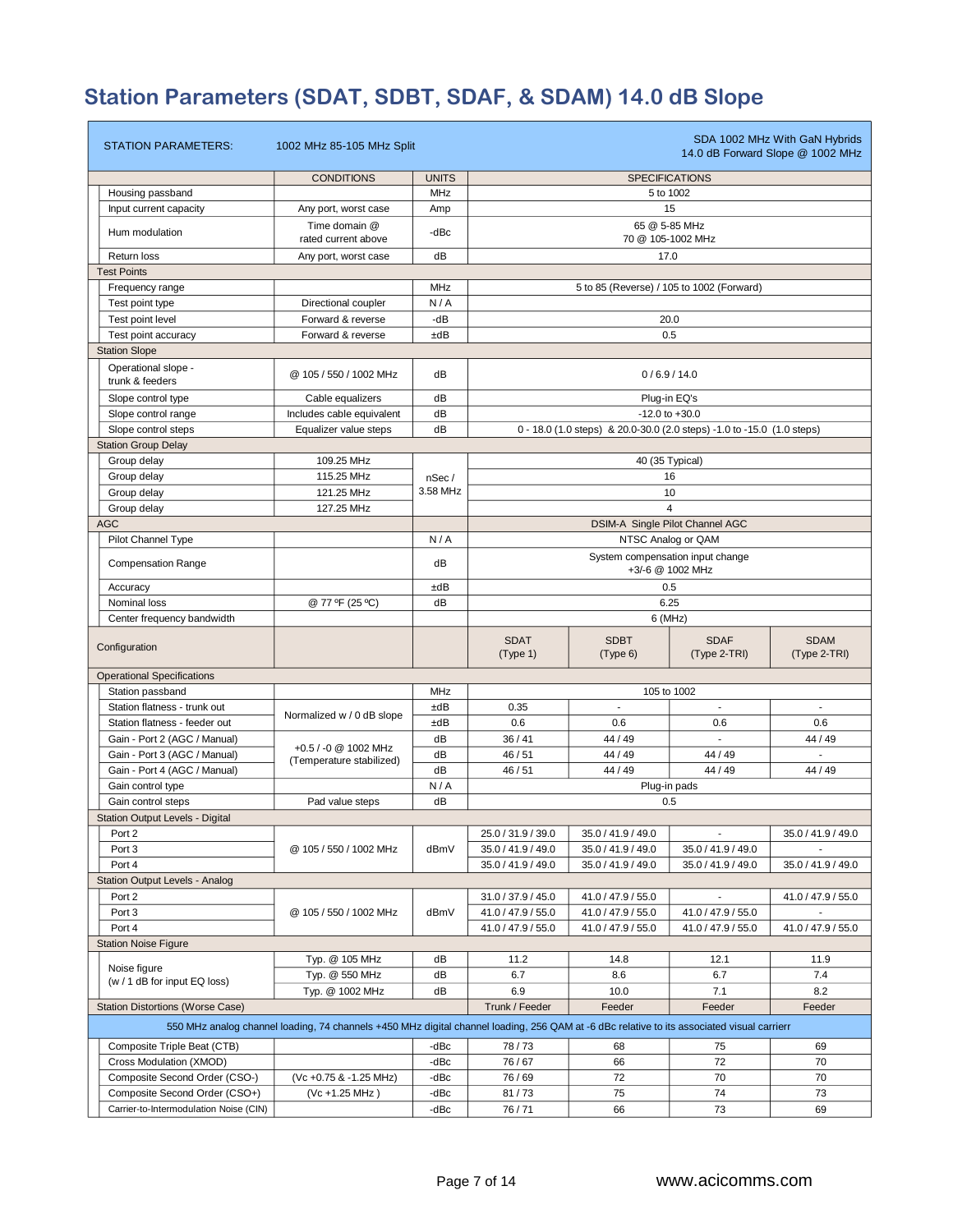# **Reverse Spectrum (SDAT, SDBT, SDAF, & SDAM)**

| <b>REVERSE SPECTRUM:</b>                                                   |                                                |                                         |                         |                                  |                                      |                             |  |  |  |
|----------------------------------------------------------------------------|------------------------------------------------|-----------------------------------------|-------------------------|----------------------------------|--------------------------------------|-----------------------------|--|--|--|
| REVERSE - CHANNEL LOADING - Typically 23 each, 1.5 MHz wide QPSK channels. |                                                |                                         |                         |                                  |                                      |                             |  |  |  |
| Reverse - General                                                          | <b>CONDITIONS</b>                              | <b>UNITS</b>                            |                         | <b>SPECIFICATION</b>             |                                      |                             |  |  |  |
| Station passband                                                           |                                                | MHZ                                     |                         |                                  | 5 to 85                              |                             |  |  |  |
| <b>Station flatness</b>                                                    | Normalized w / 0 dB slope                      | ±dB                                     |                         |                                  | 0.5                                  |                             |  |  |  |
| Reverse - Station Gain                                                     |                                                |                                         |                         |                                  |                                      |                             |  |  |  |
| Gain                                                                       | +0.5 / -0 @ 85 MHz<br>(Temperature stabilized) | dB                                      |                         |                                  | 18 or 20 for SDAT, SDBT, SDAF & SDAM |                             |  |  |  |
| Gain control type                                                          |                                                |                                         |                         |                                  | Plug-in pads                         |                             |  |  |  |
| Gain control steps                                                         | Pad value steps                                | dB                                      |                         |                                  | 0.5                                  |                             |  |  |  |
| Reverse - Station Slope                                                    |                                                |                                         |                         |                                  |                                      |                             |  |  |  |
| Slope control type                                                         | Cable equalizers                               | N/A                                     |                         |                                  | Plug-in EQs                          |                             |  |  |  |
| Slope control range                                                        |                                                | dB                                      |                         |                                  | 0 to 12.0                            |                             |  |  |  |
| Slope control steps                                                        | Equalizer value steps                          | dB                                      |                         |                                  | 1.0                                  |                             |  |  |  |
| Reverse - Station Output Levels                                            |                                                |                                         |                         |                                  |                                      |                             |  |  |  |
| @ Forward input port                                                       | Average                                        | dBmV                                    |                         |                                  | 35.0                                 |                             |  |  |  |
| <b>Reverse - Station Distortions</b>                                       |                                                |                                         |                         |                                  |                                      |                             |  |  |  |
| Composite Second Order (CSO)                                               |                                                |                                         |                         |                                  | 82.0                                 |                             |  |  |  |
| Composite Tripe Beat (CTB)                                                 | 12 channel loading                             | -dBc                                    |                         |                                  | 90.0                                 |                             |  |  |  |
| Cross Modulation (XMOD)                                                    |                                                |                                         |                         |                                  |                                      |                             |  |  |  |
| 80.0<br>Reverse - Station Group Delay                                      |                                                |                                         |                         |                                  |                                      |                             |  |  |  |
| Group delay<br>5 MHz<br>36                                                 |                                                |                                         |                         |                                  |                                      |                             |  |  |  |
| Group delay                                                                | 7 MHz                                          |                                         | 16                      |                                  |                                      |                             |  |  |  |
| Group delay                                                                | 10 MHz                                         | nSec/                                   |                         |                                  | $6\phantom{1}6$                      |                             |  |  |  |
| Group delay                                                                | 80.5 MHz                                       | 1.5 MHz                                 |                         |                                  | 10                                   |                             |  |  |  |
| Group delay                                                                | 83.5 MHz                                       |                                         | 33                      |                                  |                                      |                             |  |  |  |
|                                                                            |                                                |                                         |                         |                                  |                                      |                             |  |  |  |
| Configuration                                                              |                                                |                                         | <b>SDAT</b><br>(Type 1) | <b>SDBT</b><br>(Type 6)          | <b>SDAF</b><br>(Type 2-TRI)          | <b>SDAM</b><br>(Type 2-TRI) |  |  |  |
| Reverse - Noise Figure                                                     |                                                |                                         |                         |                                  |                                      |                             |  |  |  |
| Station noise figure (w / EQ)                                              | Across the bandwidth                           | dB                                      | 15.8                    | 16.1                             | 12.4                                 | 15.0                        |  |  |  |
| <b>Power Requirements:</b>                                                 |                                                |                                         |                         |                                  |                                      |                             |  |  |  |
| <b>DSIM-A</b>                                                              | Includes reverse                               | W                                       | 44.7                    | 52.1                             | 44.1                                 | 45.5                        |  |  |  |
| Manual                                                                     | (Worst case)                                   | W                                       | 42.6                    | 50.0                             | 42.0                                 | 43.4                        |  |  |  |
| <b>AC Voltage</b>                                                          |                                                |                                         |                         |                                  |                                      |                             |  |  |  |
| Input ranges                                                               |                                                | <b>VAC</b>                              |                         |                                  | 45-90                                |                             |  |  |  |
| Current Draw (with AGC)                                                    |                                                |                                         |                         |                                  |                                      |                             |  |  |  |
| @ 45 VAC                                                                   |                                                | Α                                       | 1.41                    | 1.58                             | 1.39                                 | 1.28                        |  |  |  |
| @ 50 VAC                                                                   |                                                | A                                       | 1.17                    | 1.36                             | 1.16                                 | 1.15                        |  |  |  |
| @ 60 VAC                                                                   | Maximum                                        | A                                       | 1.03                    | 1.20                             | 1.02                                 | 1.01                        |  |  |  |
| @ 70 VAC                                                                   |                                                | $\overline{A}$                          | 0.93                    | 1.09                             | 0.92                                 | 0.90                        |  |  |  |
| @ 80 VAC                                                                   |                                                | A                                       | 0.86                    | 1.00                             | 0.85                                 | 0.81                        |  |  |  |
| @ 90 VAC                                                                   |                                                | A                                       | 0.80                    | 0.94                             | 0.79                                 | 0.73                        |  |  |  |
| Weight                                                                     |                                                |                                         | <b>SDAT</b>             | <b>SDBT</b>                      | <b>SDAF</b>                          | <b>SDAM</b>                 |  |  |  |
| Weight                                                                     |                                                | $\mathsf{lbs.}\left(\mathsf{kg}\right)$ | 16.0 (7.26)             | 16.0 (7.26)                      | 16.0 (7.26)                          | 16.0 (7.26)                 |  |  |  |
| Physical                                                                   |                                                |                                         |                         |                                  |                                      |                             |  |  |  |
| <b>Dimensions</b>                                                          | $(H \times W \times D)$                        | In, (cm)                                |                         | $(17.1 \times 36.2 \times 22.9)$ | 6.75 X 14.25 X 9.00                  |                             |  |  |  |
| Environmental                                                              |                                                |                                         |                         |                                  |                                      |                             |  |  |  |
| Operating temperature                                                      |                                                | $^{\circ}$ F ( $^{\circ}$ C)            |                         |                                  | $-40$ to $+140$ ( $-40$ to $+60$ )   |                             |  |  |  |
|                                                                            |                                                |                                         |                         |                                  |                                      |                             |  |  |  |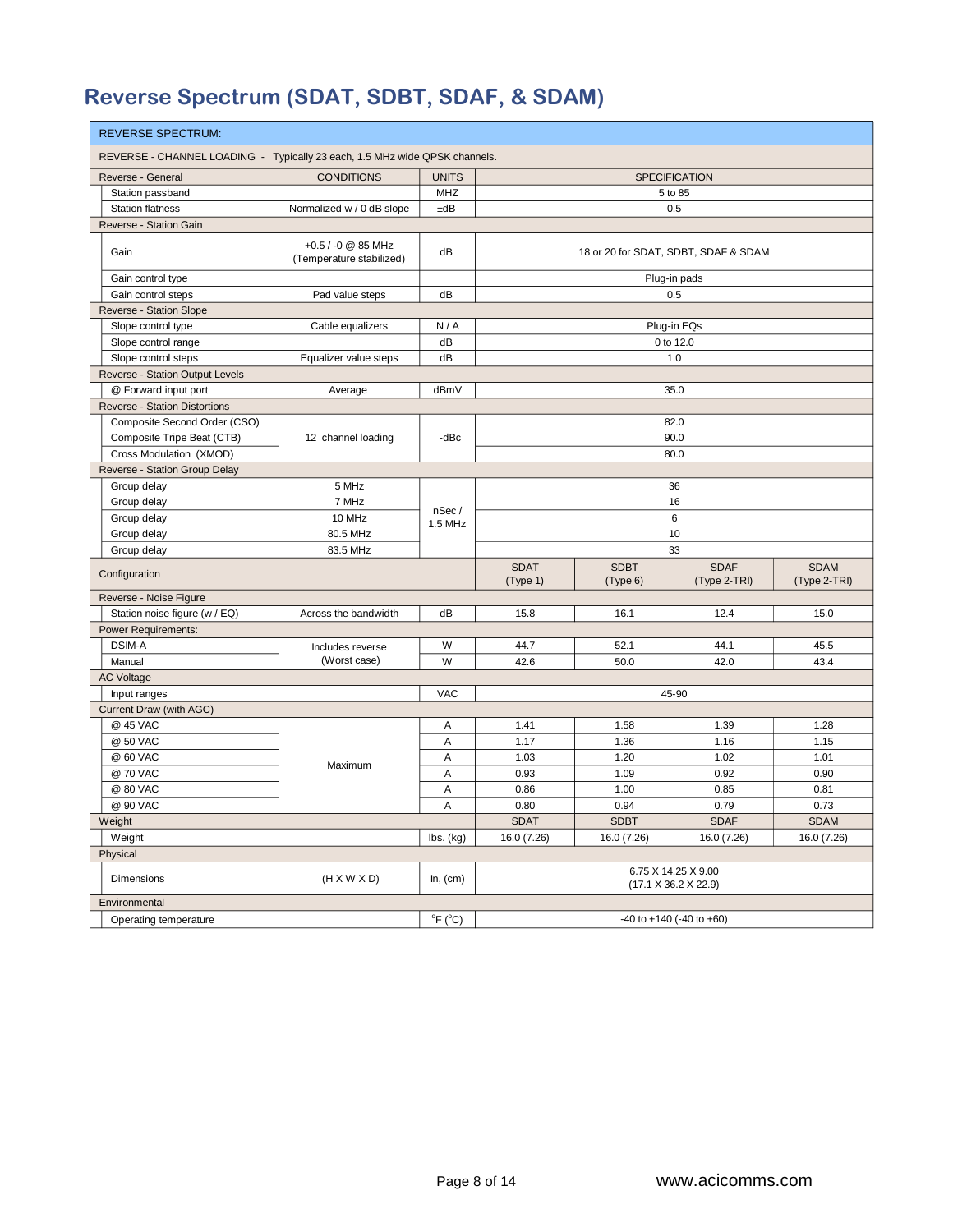# **Station Parameters (SDAB, SDLA, SDLE & ALX) 16.2 dB Slope**

| <b>STATION PARAMETERS:</b>                                              | 1002 MHz 85-105 MHz Split                                                                                                                  |              |                                                      |                              |                                                                        | SDA 1002 MHz With GaN Hybrids<br>16.2 dB Forward Slope @ 1002 MHz |  |  |  |
|-------------------------------------------------------------------------|--------------------------------------------------------------------------------------------------------------------------------------------|--------------|------------------------------------------------------|------------------------------|------------------------------------------------------------------------|-------------------------------------------------------------------|--|--|--|
|                                                                         | <b>CONDITIONS</b>                                                                                                                          | <b>UNITS</b> |                                                      |                              | <b>SPECIFICATIONS</b>                                                  |                                                                   |  |  |  |
| Housing passband                                                        |                                                                                                                                            | MHz          |                                                      |                              | 5 to 1002                                                              |                                                                   |  |  |  |
| Input current capacity                                                  | Any port, worst case                                                                                                                       | Amp          |                                                      |                              | 15                                                                     |                                                                   |  |  |  |
| Hum modulation                                                          | Time domain @<br>rated current above                                                                                                       | -dBc         |                                                      |                              | 65 @ 5-85 MHz<br>70 @ 105-1002 MHz                                     |                                                                   |  |  |  |
| Return loss                                                             | Any port, worst case                                                                                                                       | dB           |                                                      | 17.0                         |                                                                        |                                                                   |  |  |  |
| <b>Test Points</b>                                                      |                                                                                                                                            |              |                                                      |                              |                                                                        |                                                                   |  |  |  |
| Frequency range                                                         |                                                                                                                                            | MHz          |                                                      |                              | 5 to 85 (Reverse) / 105 to 1002 (Forward)                              |                                                                   |  |  |  |
| Test point type                                                         | Directional coupler                                                                                                                        | N/A          |                                                      |                              |                                                                        |                                                                   |  |  |  |
| Test point level                                                        | Forward & reverse                                                                                                                          | $-dB$        |                                                      |                              | 20.0                                                                   |                                                                   |  |  |  |
| Test point accuracy                                                     | Forward & reverse                                                                                                                          | ±dB          |                                                      |                              | 0.5                                                                    |                                                                   |  |  |  |
| <b>Station Slope</b>                                                    |                                                                                                                                            |              |                                                      |                              |                                                                        |                                                                   |  |  |  |
| Operational slope -<br>trunk & feeders                                  | @ 105 / 550 / 1002 MHz                                                                                                                     | dB           |                                                      |                              | 0/8.0/16.2                                                             |                                                                   |  |  |  |
| Slope control type                                                      | Cable equalizers                                                                                                                           | dB           |                                                      |                              | Plug-in EQ's                                                           |                                                                   |  |  |  |
| Slope control range                                                     | Includes cable equivalent                                                                                                                  | dB           |                                                      |                              | $-12.0$ to $+30.0$                                                     |                                                                   |  |  |  |
| Slope control steps                                                     | Equalizer value steps                                                                                                                      | dB           |                                                      |                              | 0 - 18.0 (1.0 steps) & 20.0-30.0 (2.0 steps) -1.0 to -15.0 (1.0 steps) |                                                                   |  |  |  |
| <b>Station Group Delay</b>                                              |                                                                                                                                            |              |                                                      |                              |                                                                        |                                                                   |  |  |  |
| Group delay                                                             | 109.25 MHz                                                                                                                                 |              |                                                      |                              | 40 (35 Typical)                                                        |                                                                   |  |  |  |
| Group delay                                                             | 115.25 MHz                                                                                                                                 | nSec/        |                                                      |                              | 16                                                                     |                                                                   |  |  |  |
| Group delay                                                             | 121.25 MHz                                                                                                                                 | 3.58 MHz     |                                                      |                              | 10                                                                     |                                                                   |  |  |  |
| Group delay                                                             | 127.25 MHz                                                                                                                                 |              | 4                                                    |                              |                                                                        |                                                                   |  |  |  |
| <b>AGC</b>                                                              |                                                                                                                                            |              |                                                      |                              | DSIM-A Single Pilot Channel AGC                                        |                                                                   |  |  |  |
| Pilot Channel Type                                                      |                                                                                                                                            | N/A          |                                                      |                              |                                                                        |                                                                   |  |  |  |
| <b>Compensation Range</b>                                               |                                                                                                                                            | dB           | System compensation input change<br>+3/-6 @ 1002 MHz |                              |                                                                        |                                                                   |  |  |  |
| Accuracy                                                                |                                                                                                                                            | ±dB          | 0.5                                                  |                              |                                                                        |                                                                   |  |  |  |
| Nominal loss                                                            | @ 77 ºF (25 °C)                                                                                                                            | dB           |                                                      |                              | 6.25                                                                   |                                                                   |  |  |  |
| Center frequency bandwidth                                              |                                                                                                                                            |              | $6$ (MHz)                                            |                              |                                                                        |                                                                   |  |  |  |
| Configuration                                                           |                                                                                                                                            |              | <b>SDAB</b><br>(Type 2)                              | <b>SDLA</b><br>(Type 3-DUAL) | <b>SDLE</b><br>(Type 3)                                                | <b>ALX</b><br>(Type 3)                                            |  |  |  |
| <b>Operational Specifications</b>                                       |                                                                                                                                            |              |                                                      |                              |                                                                        |                                                                   |  |  |  |
| Station passband                                                        |                                                                                                                                            | MHz          |                                                      |                              |                                                                        |                                                                   |  |  |  |
| Station flatness - trunk out                                            | Normalized w / 0 dB slope                                                                                                                  | ±dB          | $\blacksquare$                                       | $\blacksquare$               | $\overline{\phantom{a}}$                                               |                                                                   |  |  |  |
| Station flatness - feeder out                                           |                                                                                                                                            | ±dB          | 0.6                                                  | 0.6                          | 0.35                                                                   | 0.35                                                              |  |  |  |
| Gain - Port 2 (AGC / Manual)                                            | +0.5 / -0 @ 1002 MHz                                                                                                                       | dB           | $\mathbb{Z}^{\mathbb{Z}}$                            | 35.5 / 40.5                  | 38.5 / 43.5                                                            | 38.5 / 43.5                                                       |  |  |  |
| Gain - Port 3 (AGC / Manual)                                            | (Temperature stabilized)                                                                                                                   | dB           | 46 / 51                                              |                              |                                                                        |                                                                   |  |  |  |
| Gain - Port 4 (AGC / Manual)                                            |                                                                                                                                            | dB           | 46 / 51                                              | 35.5 / 40.5                  | $\blacksquare$                                                         |                                                                   |  |  |  |
| Gain control type                                                       |                                                                                                                                            | N/A          |                                                      |                              |                                                                        |                                                                   |  |  |  |
| Gain control steps                                                      | Pad value steps                                                                                                                            | dB           |                                                      |                              |                                                                        |                                                                   |  |  |  |
| <b>Station Output Levels Digital</b>                                    |                                                                                                                                            |              |                                                      |                              |                                                                        |                                                                   |  |  |  |
| Port 2<br>Port 3                                                        | @ 105 / 550 / 1002 MHz                                                                                                                     | dBmV         | $\blacksquare$<br>32.8 / 40.8 / 49.0                 | 32.8 / 40.8 / 49.0           | 32.8 / 40.8 / 49.0                                                     | 32.8 / 40.8 / 49.0                                                |  |  |  |
| Port 4                                                                  |                                                                                                                                            |              | 32.8 / 40.8 / 49.0                                   | 32.8 / 40.8 / 49.0           | $\overline{\phantom{a}}$                                               | $\mathbf{r}$                                                      |  |  |  |
| <b>Station Output Levels Analog</b>                                     |                                                                                                                                            |              |                                                      |                              |                                                                        |                                                                   |  |  |  |
| Port 2                                                                  |                                                                                                                                            |              | $\sim$                                               | 38.8 / 46.8 / 55.0           | 38.8 / 46.8 / 55.0                                                     | 38.8 / 46.8 / 55.0                                                |  |  |  |
| Port 3                                                                  | @ 105 / 550 / 1002 MHz                                                                                                                     | dBmV         | 38.8 / 46.8 / 55.0                                   | ÷                            |                                                                        |                                                                   |  |  |  |
| Port 4                                                                  |                                                                                                                                            |              | 38.8 / 46.8 / 55.0                                   | 38.8 / 46.8 / 55.0           |                                                                        |                                                                   |  |  |  |
| <b>Station Noise Figure</b>                                             |                                                                                                                                            |              |                                                      |                              |                                                                        |                                                                   |  |  |  |
|                                                                         | Typ. @ 105 MHz                                                                                                                             | dB           | 11.5                                                 | 9.2                          | 9.3                                                                    | 8.9                                                               |  |  |  |
| Noise figure                                                            | Typ. @ 550 MHz                                                                                                                             | dB           | 6.4                                                  | 6.7                          | 6.9                                                                    | 7.9                                                               |  |  |  |
| (w / 1 dB for input EQ loss)                                            | Typ. @ 1002 MHz                                                                                                                            | dB           | 7.0                                                  | 7.7                          | 8.1                                                                    | 7.1                                                               |  |  |  |
| <b>Station Distortions (Worse Case)</b>                                 |                                                                                                                                            |              | Feeder                                               | Feeder                       | Feeder                                                                 | Feeder                                                            |  |  |  |
|                                                                         | 550 MHz analog channel loading, 74 channels +450 MHz digital channel loading, 256 QAM at -6 dBc relative to its associated visual carrierr |              |                                                      |                              |                                                                        |                                                                   |  |  |  |
| Composite Triple Beat (CTB)                                             |                                                                                                                                            | -dBc         | 70                                                   | 72                           | 70                                                                     | 73                                                                |  |  |  |
| Cross Modulation (XMOD)                                                 |                                                                                                                                            | -dBc         | 62                                                   | 84                           | 68                                                                     | 67                                                                |  |  |  |
|                                                                         |                                                                                                                                            |              |                                                      |                              |                                                                        |                                                                   |  |  |  |
| Composite Second Order (CSO-)                                           | (Vc +0.75 & -1.25 MHz)                                                                                                                     | -dBc         | 68                                                   | 75                           | 74                                                                     | 76                                                                |  |  |  |
| Composite Second Order (CSO+)<br>Carrier-to-Intermodulation Noise (CIN) | (Vc +1.25 MHz)                                                                                                                             | -dBc<br>-dBc | 75<br>68                                             | 76<br>70                     | 75<br>68                                                               | 76<br>71                                                          |  |  |  |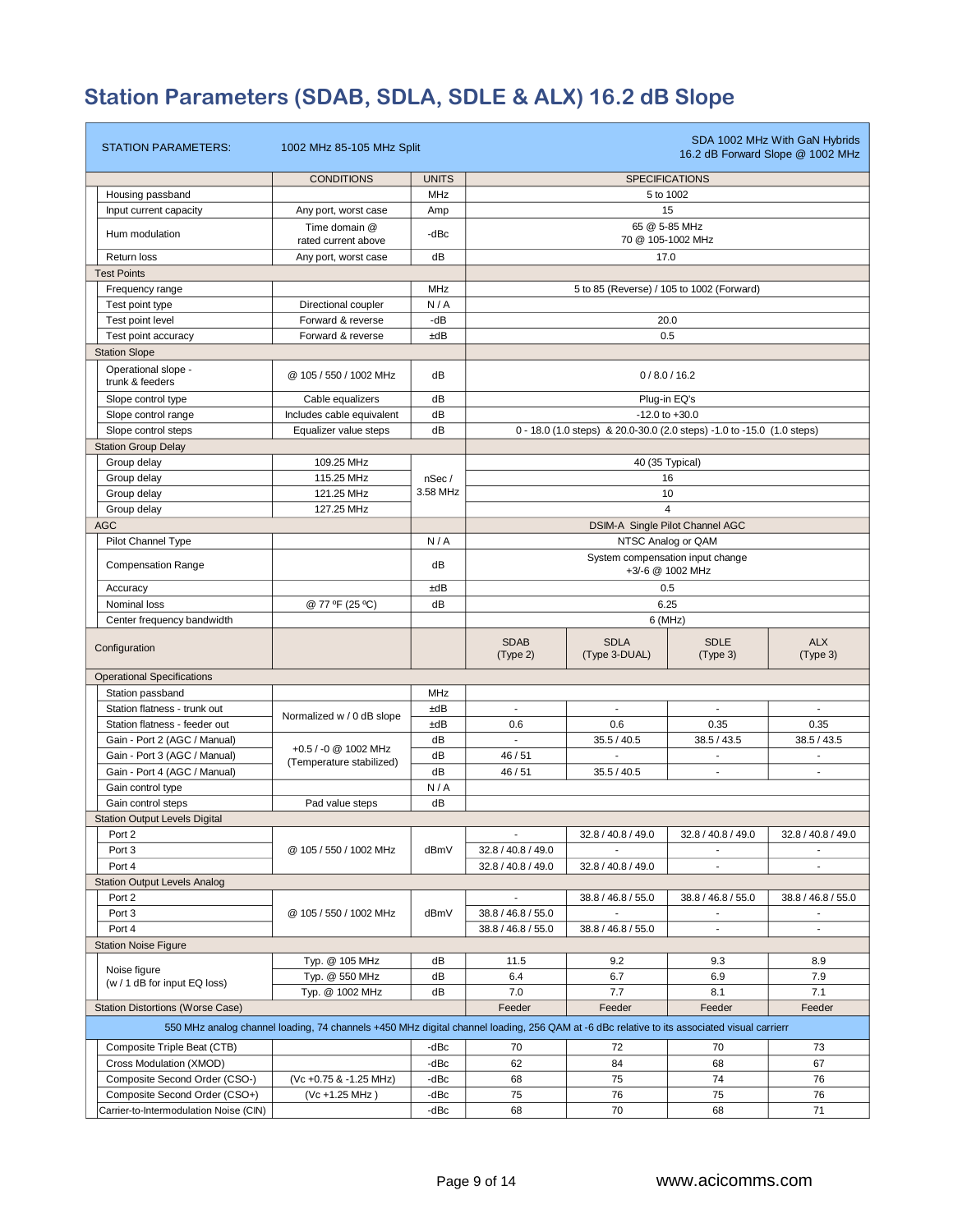# **Station Parameters (SDAB, SDLA, SDLE & ALX) 14.0 dB Slope**

| <b>STATION PARAMETERS:</b>                   | 1002 MHz 85-105 MHz Split                                                                                                                  |              |                                                       |                                                                        |                                                       | SDA 1002 MHz With GaN Hybrids<br>14.0 dB Forward Slope @ 1002 MHz |  |  |  |
|----------------------------------------------|--------------------------------------------------------------------------------------------------------------------------------------------|--------------|-------------------------------------------------------|------------------------------------------------------------------------|-------------------------------------------------------|-------------------------------------------------------------------|--|--|--|
|                                              | <b>CONDITIONS</b>                                                                                                                          | <b>UNITS</b> | <b>SPECIFICATIONS</b>                                 |                                                                        |                                                       |                                                                   |  |  |  |
| Housing passband                             |                                                                                                                                            | MHz          |                                                       |                                                                        | 5 to 1002                                             |                                                                   |  |  |  |
| Input current capacity                       | Any port, worst case                                                                                                                       | Amp          |                                                       |                                                                        | 15                                                    |                                                                   |  |  |  |
| Hum modulation                               | Time domain @<br>rated current above                                                                                                       | -dBc         | 65 @ 5-85 MHz<br>70 @ 105-1002 MHz                    |                                                                        |                                                       |                                                                   |  |  |  |
| Return loss                                  | Any port, worst case                                                                                                                       | dB           |                                                       | 17.0                                                                   |                                                       |                                                                   |  |  |  |
| <b>Test Points</b>                           |                                                                                                                                            |              |                                                       |                                                                        |                                                       |                                                                   |  |  |  |
| Frequency range                              |                                                                                                                                            | <b>MHz</b>   |                                                       | 5 to 85 (Reverse) / 105 to 1002 (Forward)                              |                                                       |                                                                   |  |  |  |
| Test point type                              | Directional coupler                                                                                                                        | N/A          |                                                       |                                                                        |                                                       |                                                                   |  |  |  |
| Test point level                             | Forward & reverse                                                                                                                          | $-dB$        |                                                       |                                                                        | 20.0                                                  |                                                                   |  |  |  |
| Test point accuracy                          | Forward & reverse                                                                                                                          | ±dB          |                                                       |                                                                        | 0.5                                                   |                                                                   |  |  |  |
| <b>Station Slope</b>                         |                                                                                                                                            |              |                                                       |                                                                        |                                                       |                                                                   |  |  |  |
| Operational slope -                          |                                                                                                                                            |              |                                                       |                                                                        |                                                       |                                                                   |  |  |  |
| trunk & feeders                              | @ 105 / 550 / 1002 MHz                                                                                                                     | dВ           |                                                       |                                                                        | 0/6.9/14.0                                            |                                                                   |  |  |  |
| Slope control type                           | Cable equalizers                                                                                                                           | dB           |                                                       |                                                                        | Plug-in EQ's                                          |                                                                   |  |  |  |
| Slope control range                          | Includes cable equivalent                                                                                                                  | dB           |                                                       |                                                                        | $-12.0$ to $+30.0$                                    |                                                                   |  |  |  |
| Slope control steps                          | Equalizer value steps                                                                                                                      | dB           |                                                       | 0 - 18.0 (1.0 steps) & 20.0-30.0 (2.0 steps) -1.0 to -15.0 (1.0 steps) |                                                       |                                                                   |  |  |  |
| <b>Station Group Delay</b>                   |                                                                                                                                            |              |                                                       |                                                                        |                                                       |                                                                   |  |  |  |
| Group delay                                  | Channel 2 (Std)                                                                                                                            |              |                                                       |                                                                        | 40 (35 Typical)                                       |                                                                   |  |  |  |
| Group delay                                  | Channel 3                                                                                                                                  | nSec/        |                                                       |                                                                        | 16                                                    |                                                                   |  |  |  |
| Group delay                                  | Channel 4                                                                                                                                  | 3.58 MHz     |                                                       |                                                                        | 10                                                    |                                                                   |  |  |  |
| Group delay                                  | Channel $5 >$                                                                                                                              |              |                                                       |                                                                        | $\overline{\mathbf{A}}$                               |                                                                   |  |  |  |
| <b>AGC</b>                                   |                                                                                                                                            |              |                                                       |                                                                        | DSIM-A Single Pilot Channel AGC<br>NTSC Analog or QAM |                                                                   |  |  |  |
| Pilot Channel Type                           |                                                                                                                                            | N/A          |                                                       |                                                                        |                                                       |                                                                   |  |  |  |
| <b>Compensation Range</b>                    |                                                                                                                                            | dВ           | System compensation input change<br>$+3/6$ @ 1002 MHz |                                                                        |                                                       |                                                                   |  |  |  |
| Accuracy                                     |                                                                                                                                            | ±dB          | 0.5                                                   |                                                                        |                                                       |                                                                   |  |  |  |
| Nominal loss                                 | @ 77 ºF (25 °C)                                                                                                                            | dB           | 6.25                                                  |                                                                        |                                                       |                                                                   |  |  |  |
| Center frequency bandwidth                   |                                                                                                                                            |              | 6(MHz)                                                |                                                                        |                                                       |                                                                   |  |  |  |
| Configuration                                |                                                                                                                                            |              | <b>SDAB</b><br>(Type 2)                               | <b>SDLA</b><br>(Type 3-DUAL)                                           | <b>SDLE</b><br>(Type 3)                               | <b>ALX</b><br>(Type 3)                                            |  |  |  |
| <b>Operational Specifications</b>            |                                                                                                                                            |              |                                                       |                                                                        |                                                       |                                                                   |  |  |  |
| Station passband                             |                                                                                                                                            | <b>MHz</b>   |                                                       |                                                                        |                                                       |                                                                   |  |  |  |
| Station flatness - trunk out                 |                                                                                                                                            | ±dB          | $\mathbf{r}$                                          | $\sim$                                                                 | $\sim$                                                | $\sim$                                                            |  |  |  |
| Station flatness - feeder out                | Normalized w / 0 dB slope                                                                                                                  | ±dB          | 0.6                                                   | 0.6                                                                    | 0.35                                                  | 0.35                                                              |  |  |  |
| Gain - Port 2 (AGC / Manual)                 |                                                                                                                                            | dB           |                                                       | 35.5 / 40.5                                                            | 38.5 / 43.5                                           | 38.5 / 43.5                                                       |  |  |  |
| Gain - Port 3 (AGC / Manual)                 | +0.5 / -0 @ 1002 MHz<br>(Temperature stabilized)                                                                                           | dB           | 46 / 51                                               |                                                                        |                                                       |                                                                   |  |  |  |
| Gain - Port 4 (AGC / Manual)                 |                                                                                                                                            | dB           | 46 / 51                                               | 35.5 / 40.5                                                            | $\blacksquare$                                        |                                                                   |  |  |  |
| Gain control type                            |                                                                                                                                            | N/A          |                                                       |                                                                        |                                                       |                                                                   |  |  |  |
| Gain control steps                           | Pad value steps                                                                                                                            | dB           |                                                       |                                                                        |                                                       |                                                                   |  |  |  |
| <b>Station Output Levels - Digital</b>       |                                                                                                                                            |              |                                                       |                                                                        |                                                       |                                                                   |  |  |  |
| Port 2                                       |                                                                                                                                            |              | $\blacksquare$                                        | 35.0 / 41.9 / 49.0                                                     | 35.0 / 41.9 / 49.0                                    | 35.0 / 41.9 / 49.0                                                |  |  |  |
| Port 3                                       | @ 105 / 550 / 1002 MHz                                                                                                                     | dBmV         | 35.0 / 41.9 / 49.0                                    |                                                                        |                                                       |                                                                   |  |  |  |
| Port 4                                       |                                                                                                                                            |              | 35.0 / 41.9 / 49.0                                    | 35.0 / 41.9 / 49.0                                                     | $\sim$                                                |                                                                   |  |  |  |
| <b>Station Output Levels - Analog</b>        |                                                                                                                                            |              |                                                       |                                                                        |                                                       |                                                                   |  |  |  |
| Port 2                                       |                                                                                                                                            |              | $\overline{\phantom{a}}$                              | 41.0 / 47.9 / 55.0                                                     | 41.0 / 47.9 / 55.0                                    | 41.0 / 47.9 / 55.0                                                |  |  |  |
| Port 3                                       | @ 105 / 550 / 1002 MHz                                                                                                                     | dBmV         | 41.0 / 47.9 / 55.0                                    | $\overline{\phantom{a}}$                                               | $\blacksquare$                                        | $\sim$                                                            |  |  |  |
| Port 4                                       |                                                                                                                                            |              | 41.0 / 47.9 / 55.0                                    | 41.0 / 47.9 / 55.0                                                     | $\mathcal{L}_{\mathcal{A}}$                           | $\mathcal{L}_{\mathcal{A}}$                                       |  |  |  |
| <b>Station Noise Figure</b>                  |                                                                                                                                            |              |                                                       |                                                                        |                                                       |                                                                   |  |  |  |
|                                              | Typ. @ 105 MHz                                                                                                                             | dB           | 11.5                                                  | 9.2                                                                    | 9.3                                                   | 8.9                                                               |  |  |  |
| Noise figure<br>(w / 1 dB for input EQ loss) | Typ. @ 550 MHz                                                                                                                             | dB           | 6.4                                                   | 6.7                                                                    | 6.9                                                   | 7.9                                                               |  |  |  |
|                                              | Typ. @ 1002 MHz                                                                                                                            | dB           | 7.0                                                   | 7.7                                                                    | 8.1                                                   | 7.1                                                               |  |  |  |
| <b>Station Distortions (Worse Case)</b>      |                                                                                                                                            |              | Feeder                                                | Feeder                                                                 | Feeder                                                | Feeder                                                            |  |  |  |
|                                              | 550 MHz analog channel loading, 74 channels +450 MHz digital channel loading, 256 QAM at -6 dBc relative to its associated visual carrierr |              |                                                       |                                                                        |                                                       |                                                                   |  |  |  |
| Composite Triple Beat (CTB)                  |                                                                                                                                            | -dBc         | 72                                                    | 74                                                                     | 72                                                    | 70                                                                |  |  |  |
| Cross Modulation (XMOD)                      |                                                                                                                                            | -dBc         | 64                                                    | 86                                                                     | 70                                                    | 63                                                                |  |  |  |
| Composite Second Order (CSO-)                | (Vc +0.75 & -1.25 MHz)                                                                                                                     | -dBc         | 69                                                    | 76                                                                     | 75                                                    | 73                                                                |  |  |  |
| Composite Second Order (CSO+)                | (Vc +1.25 MHz)                                                                                                                             | -dBc         | 76                                                    | 77                                                                     | 76                                                    | 75                                                                |  |  |  |
| Carrier-to-Intermodulation Noise (CIN)       |                                                                                                                                            | -dBc         | 70                                                    | 72                                                                     | 70                                                    | 68                                                                |  |  |  |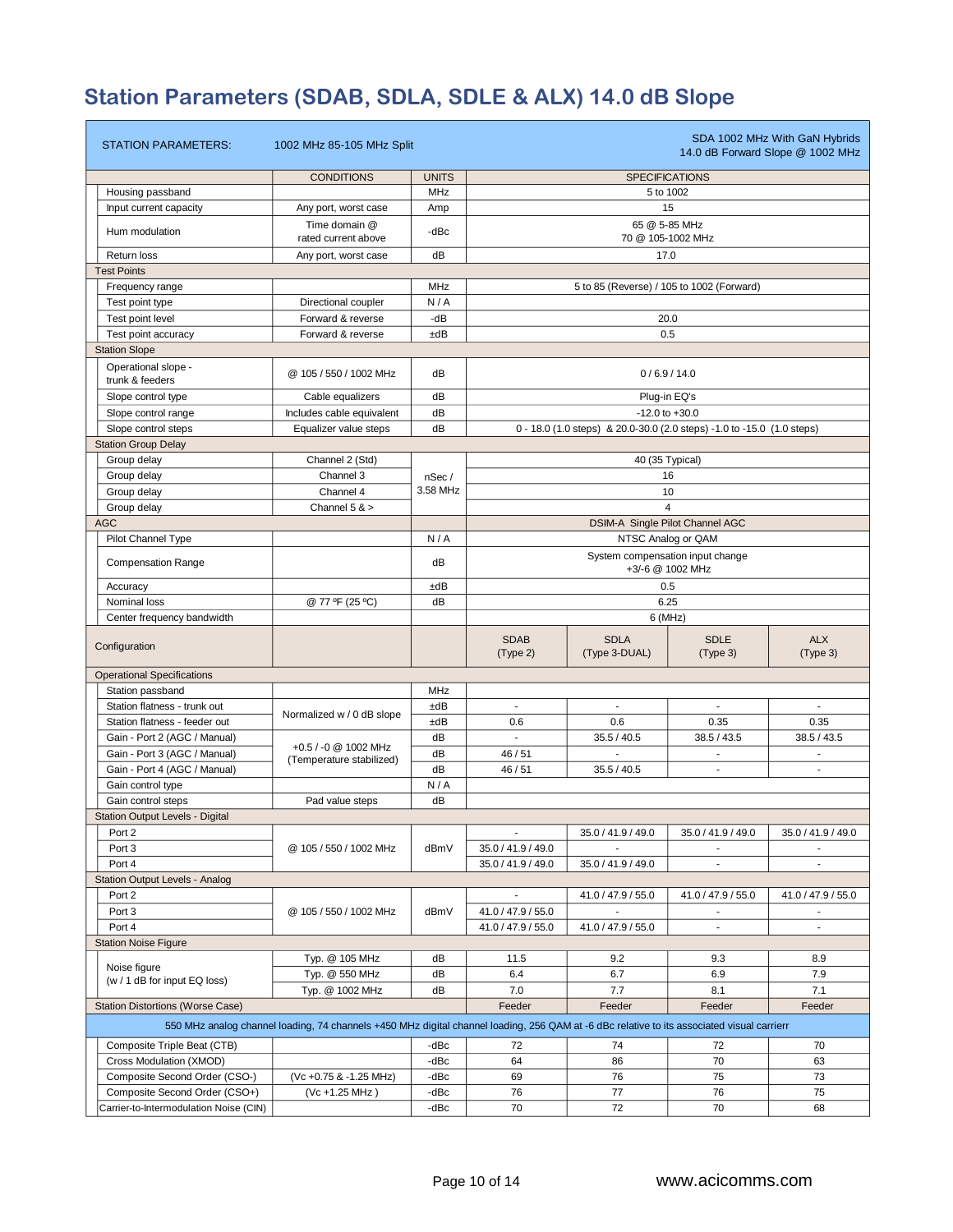# **Reverse Spectrum (SDAB, SDLA, SDLE & ALX)**

| <b>REVERSE SPECTRUM:</b>                                                   |                                                |                                         |                                                                           |                                                         |                         |                                             |  |  |  |
|----------------------------------------------------------------------------|------------------------------------------------|-----------------------------------------|---------------------------------------------------------------------------|---------------------------------------------------------|-------------------------|---------------------------------------------|--|--|--|
| REVERSE - CHANNEL LOADING - Typically 23 each, 1.5 MHz wide QPSK channels. |                                                |                                         |                                                                           |                                                         |                         |                                             |  |  |  |
| Reverse - General                                                          | <b>CONDITIONS</b>                              | <b>UNITS</b>                            |                                                                           | <b>SPECIFICATION</b>                                    |                         |                                             |  |  |  |
| Station passband                                                           |                                                | <b>MHZ</b>                              |                                                                           |                                                         | 5 to 85                 |                                             |  |  |  |
| <b>Station flatness</b>                                                    | Normalized w / 0 dB slope                      | ±dB                                     |                                                                           | 0.5                                                     |                         |                                             |  |  |  |
| Reverse - Station Gain                                                     |                                                |                                         |                                                                           |                                                         |                         |                                             |  |  |  |
| Gain                                                                       | +0.5 / -0 @ 85 MHz<br>(Temperature stabilized) | dB                                      | 18 or 20 for SDAB<br>18, 20 or 23 for SDLA<br>18, 21 or 24 for SDLE & ALX |                                                         |                         |                                             |  |  |  |
| Gain control type                                                          |                                                |                                         |                                                                           |                                                         | Plug-in pads            |                                             |  |  |  |
| Gain control steps                                                         | Pad value steps                                | dB                                      |                                                                           | 0.5                                                     |                         |                                             |  |  |  |
| Reverse - Station Slope                                                    |                                                |                                         |                                                                           |                                                         |                         |                                             |  |  |  |
| Slope control type                                                         | Cable equalizers                               | N/A                                     |                                                                           | Plug-in EQs                                             |                         |                                             |  |  |  |
| Slope control range                                                        |                                                | dB                                      |                                                                           | 0 to 12.0                                               |                         |                                             |  |  |  |
| Slope control steps                                                        | Equalizer value steps                          | dB                                      |                                                                           | 1.0                                                     |                         |                                             |  |  |  |
| Reverse - Station Output Levels                                            |                                                |                                         |                                                                           |                                                         |                         |                                             |  |  |  |
| @ Forward input port                                                       | Average                                        | dBmV                                    |                                                                           |                                                         | 35.0                    |                                             |  |  |  |
| <b>Reverse - Station Distortions</b>                                       |                                                |                                         |                                                                           |                                                         |                         |                                             |  |  |  |
| Composite Second Order (CSO)                                               |                                                |                                         |                                                                           | 82.0                                                    |                         |                                             |  |  |  |
| Composite Tripe Beat (CTB)                                                 | 12 channel loading                             | -dBc                                    |                                                                           |                                                         | 90.0                    |                                             |  |  |  |
| Cross Modulation (XMOD)                                                    |                                                |                                         |                                                                           |                                                         |                         |                                             |  |  |  |
| Reverse - Station Group Delay                                              |                                                |                                         |                                                                           |                                                         |                         |                                             |  |  |  |
| Group delay                                                                | 5 MHz                                          |                                         | 36                                                                        |                                                         |                         |                                             |  |  |  |
| Group delay                                                                | 7 MHz                                          | nSec/<br>1.5 MHz                        |                                                                           | 16                                                      |                         |                                             |  |  |  |
| Group delay                                                                | 10 MHz                                         |                                         |                                                                           | 6                                                       |                         |                                             |  |  |  |
| Group delay                                                                | 80.5 MHz                                       |                                         |                                                                           | 10                                                      |                         |                                             |  |  |  |
| Group delay                                                                | 83.5 MHz                                       |                                         | 33                                                                        |                                                         |                         |                                             |  |  |  |
| Configuration                                                              |                                                |                                         | <b>SDAB</b><br>(Type 2)                                                   | <b>SDLA</b><br>(Type 3-DUAL)                            | <b>SDLE</b><br>(Type 3) | <b>ALX</b><br>(Type 3)                      |  |  |  |
| Reverse - Noise Figure                                                     |                                                |                                         |                                                                           |                                                         |                         |                                             |  |  |  |
| Station noise figure (w / EQ)                                              | Across the bandwidth                           | dB                                      | 14.6                                                                      | 12.2                                                    | 10.0                    | 9.7                                         |  |  |  |
| Power Requirements:                                                        |                                                |                                         |                                                                           |                                                         |                         |                                             |  |  |  |
| DSIM-A                                                                     | Includes reverse                               | W                                       | 42.6                                                                      | 39.7                                                    | 26.8                    | 26.3                                        |  |  |  |
| Manual                                                                     | (Worst case)                                   | W                                       | 40.5                                                                      | 37.5                                                    | 24.6                    | 24.2                                        |  |  |  |
| <b>AC Voltage</b>                                                          |                                                |                                         |                                                                           |                                                         |                         |                                             |  |  |  |
| Input ranges                                                               |                                                | <b>VAC</b>                              |                                                                           | 45-90                                                   |                         |                                             |  |  |  |
| Current Draw (with AGC)                                                    |                                                |                                         |                                                                           |                                                         |                         |                                             |  |  |  |
| @ 45 VAC                                                                   |                                                | Α                                       | 1.22                                                                      | 1.25                                                    | 0.85                    | 0.75                                        |  |  |  |
| @ 50 VAC                                                                   |                                                | Α                                       | 1.14                                                                      | 1.05                                                    | 0.72                    | 0.63                                        |  |  |  |
| @ 60 VAC                                                                   | Maximum                                        | Α                                       | 1.04                                                                      | 0.92                                                    | 0.64                    | 0.58                                        |  |  |  |
| @ 70 VAC                                                                   |                                                | Α                                       | 0.94                                                                      | 0.84                                                    | 0.59                    | 0.51                                        |  |  |  |
| @ 80 VAC                                                                   |                                                | Α                                       | 0.85                                                                      | 0.77                                                    | 0.55                    | 0.46                                        |  |  |  |
| @ 90 VAC                                                                   |                                                | A                                       | 0.78                                                                      | 0.72                                                    | $0.50\,$                | 0.42                                        |  |  |  |
| Weight                                                                     |                                                |                                         | <b>SDAB</b>                                                               | <b>SDLA</b>                                             | <b>SDLE</b>             | <b>ALX</b>                                  |  |  |  |
| Weight                                                                     |                                                | $\mathsf{lbs.}\left(\mathsf{kg}\right)$ | 16.0 (7.26)                                                               | 14.5 (6.58)                                             | 14.5 (6.58)             | 11.0 (4.99)                                 |  |  |  |
| Physical                                                                   |                                                |                                         |                                                                           |                                                         |                         |                                             |  |  |  |
| Dimensions                                                                 | $(H \times W \times D)$                        | In, (cm)                                |                                                                           | 6.75 X 14.25 X 9.00<br>$(17.1 \times 36.2 \times 22.9)$ |                         | 4.00 X 14.25 X 9.00<br>(10.2 X 36.2 X 22.9) |  |  |  |
| Environmental                                                              |                                                |                                         |                                                                           |                                                         |                         |                                             |  |  |  |
| Operating temperature                                                      |                                                | $^{\circ}$ F ( $^{\circ}$ C)            |                                                                           | $-40$ to $+140$ ( $-40$ to $+60$ )                      |                         |                                             |  |  |  |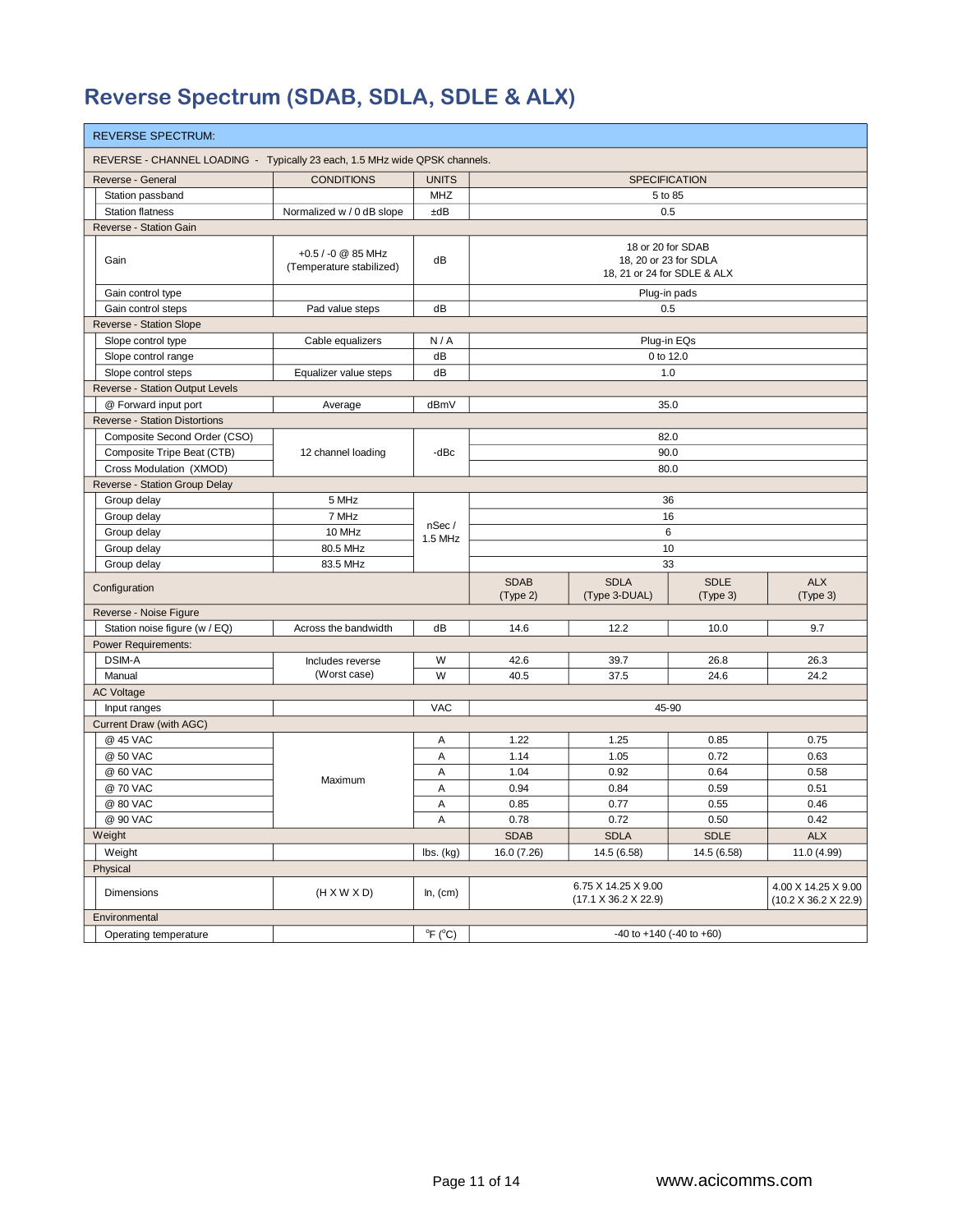## **Ordering Matrix**

|                                                                                                                                                                                                                                                                                                                          | SDA & ALX 15 Amp 1002 MHz GaN Product Configuration Worksheet |                                                                            |                                                                                            |                                         |                                       |                       |                |                                                                           |    |                       |                               |                |  |
|--------------------------------------------------------------------------------------------------------------------------------------------------------------------------------------------------------------------------------------------------------------------------------------------------------------------------|---------------------------------------------------------------|----------------------------------------------------------------------------|--------------------------------------------------------------------------------------------|-----------------------------------------|---------------------------------------|-----------------------|----------------|---------------------------------------------------------------------------|----|-----------------------|-------------------------------|----------------|--|
|                                                                                                                                                                                                                                                                                                                          |                                                               |                                                                            |                                                                                            |                                         |                                       |                       |                |                                                                           |    |                       |                               |                |  |
| Customer: <u>_________________</u>                                                                                                                                                                                                                                                                                       |                                                               |                                                                            |                                                                                            |                                         |                                       |                       |                |                                                                           |    |                       |                               |                |  |
| Created By:                                                                                                                                                                                                                                                                                                              |                                                               |                                                                            |                                                                                            |                                         |                                       |                       |                |                                                                           |    |                       | Order Date: <u>__________</u> |                |  |
| <b>ORDERING MATRIX</b>                                                                                                                                                                                                                                                                                                   |                                                               |                                                                            |                                                                                            |                                         |                                       |                       |                |                                                                           |    |                       |                               | April 22, 2021 |  |
| Position<br>1                                                                                                                                                                                                                                                                                                            | $\overline{2}$<br>3                                           | 4<br>5                                                                     | 6                                                                                          | 7                                       | 8<br>9                                | 10                    | 11             | 12<br>13                                                                  | 14 | 15                    |                               |                |  |
| PART NUMBER                                                                                                                                                                                                                                                                                                              |                                                               |                                                                            |                                                                                            | B                                       |                                       |                       |                |                                                                           |    |                       |                               |                |  |
| <b>STATION TYPE</b><br>$\overline{1}$<br>A = ALX 1 Output Low Profile LE<br>B = SDAB 2 Output Feeder<br>J = SDBT 3 Equal Output Feeder                                                                                                                                                                                   |                                                               |                                                                            | $D = SDLA 2 Output LE$<br>$F = SDAF 2$ or 3 Output Feeder<br>W = SDAM 2 or 3 Output Feeder |                                         |                                       |                       |                | $L = SDEE 1$ Output LE<br>$T =$ SDAT 3 Output Trunk                       |    |                       |                               |                |  |
| $\overline{2}$<br><b>BANDWIDTH FREQUENCY</b><br>1 = 1002 MHz Upper Frequency                                                                                                                                                                                                                                             |                                                               |                                                                            |                                                                                            |                                         |                                       |                       |                |                                                                           |    |                       |                               |                |  |
| STATION GAIN (Forward) - For 0.5 dB gain values, use the first two digits listed in the part number<br>3,4                                                                                                                                                                                                               |                                                               |                                                                            |                                                                                            |                                         |                                       |                       |                |                                                                           |    |                       |                               |                |  |
| <b>Station Type</b><br>Amplifier Model                                                                                                                                                                                                                                                                                   | TYPE 1<br><b>SDAT</b>                                         | TYPE 6<br><b>SDBT</b>                                                      |                                                                                            | TYPE 2 TRI<br><b>SDAF</b>               | TYPE 2 TRI<br><b>SDAM</b>             | TYPE 2<br><b>SDAB</b> |                | <b>TYPE 3 DUAL</b><br><b>SDLA</b>                                         |    | TYPE 3<br><b>SDLE</b> | TYPE 3<br><b>ALX</b>          |                |  |
| Max gain with AGC/Thermal                                                                                                                                                                                                                                                                                                | 36                                                            | 44                                                                         |                                                                                            | 44                                      | 44                                    | 46                    |                | 35.5                                                                      |    | 38.5                  | 38.5                          |                |  |
| Max gain w/AGC bypass                                                                                                                                                                                                                                                                                                    | 41                                                            | 49                                                                         |                                                                                            | 49                                      | 49                                    | 51                    |                | 40.5                                                                      |    | 43.5                  | 43.5                          |                |  |
| CURRENT PASSING CAPACITY 15A (Continuous on all ports)<br>B<br>$\overline{7}$<br><b>STATION SLOPE</b><br>8                                                                                                                                                                                                               | $E =$<br>$F =$<br>$T =$<br>*K=                                | 54-1002<br>17.2<br>15.0<br>14.0<br>7.9                                     | 105-1002<br>16.2<br>14.0<br>13.0<br>6.9                                                    | 258-1002<br>13.7<br>11.5<br>10.5<br>4.4 |                                       |                       |                |                                                                           |    |                       |                               |                |  |
|                                                                                                                                                                                                                                                                                                                          |                                                               | *Slope option "K" is only available on the SDLE and SDLA 1002 MHz stations |                                                                                            |                                         |                                       |                       |                |                                                                           |    |                       |                               |                |  |
| <b>HOUSING OPTIONS</b><br>9<br>B = SDA - Standard with TP (Same as option E)<br>$0 = No$ housing or power pack<br>G = ALX - Standard low profile line extender with TP<br>1 = Module upgrade kit with power supply and seizure screws<br>$E = SDA - Standard with TP$<br>$C = SDA - Standard$ with TP (Same as option E) |                                                               |                                                                            |                                                                                            |                                         |                                       |                       |                |                                                                           |    |                       |                               |                |  |
| DIPLEX FREQUENCY SPLIT<br>10                                                                                                                                                                                                                                                                                             |                                                               |                                                                            |                                                                                            |                                         |                                       |                       |                |                                                                           |    |                       |                               |                |  |
| $=42/53$<br>$\overline{\mathbf{A}}$                                                                                                                                                                                                                                                                                      | 5<br>$= 55/70$                                                | 6                                                                          | $=65/85$                                                                                   |                                         | $= 85/105$<br>8                       |                       | $\overline{2}$ | $= 204 / 258$                                                             |    |                       |                               |                |  |
| STATION GAIN (Reverse)<br>11                                                                                                                                                                                                                                                                                             |                                                               |                                                                            |                                                                                            |                                         |                                       |                       |                |                                                                           |    |                       |                               |                |  |
| $0 = \text{None}$<br>$1 =$ Passive                                                                                                                                                                                                                                                                                       |                                                               | $4 = 18$ dB min (SDA: T, B, F, M, LA, BT)<br>$H = 18$ dB min (SDLE & ALX)  |                                                                                            |                                         |                                       |                       |                | $J = 20$ dB min (SDA: T, B, F, M, LA, BT)<br>$T = 23$ dB min (SDA: B, LA) |    |                       |                               |                |  |
| <b>SURGE PROTECTION</b><br>12                                                                                                                                                                                                                                                                                            |                                                               | $R = 21$ dB min (SDLE, LA & ALX)                                           |                                                                                            |                                         |                                       |                       |                | $U = 24$ dB min (SDLE & ALX)                                              |    |                       |                               |                |  |
| A = Version 5 SDA 45-90 VAC power supply and plug-in sidactor<br>$F = ALX$ with plug-in sidactor & fuse holder on power supply cover<br>C = No Sidactor - Triac only (Included in the SDA power supply)<br>For SDA module only units, select the power supply version that is in the current complete station.           |                                                               |                                                                            |                                                                                            |                                         |                                       |                       |                |                                                                           |    |                       |                               |                |  |
| 13,14<br>Χ<br>X<br>TEST SPECS (Determined by ACI engineering)                                                                                                                                                                                                                                                            |                                                               |                                                                            |                                                                                            |                                         |                                       |                       |                |                                                                           |    |                       |                               |                |  |
| SPECIAL/CUSTOMER: LABELS, FUNCTIONS, (Determined by Product Management)<br>15<br>X<br>$0, 1 = No$ special instructions                                                                                                                                                                                                   |                                                               |                                                                            |                                                                                            |                                         | A = GaN Hybrids & Pad adjustable EQ's |                       |                |                                                                           |    |                       | $N =$ GaN Forward Hybrids     |                |  |
| Generic Order Form: Not all configurations are available                                                                                                                                                                                                                                                                 |                                                               |                                                                            |                                                                                            |                                         |                                       |                       |                |                                                                           |    |                       |                               |                |  |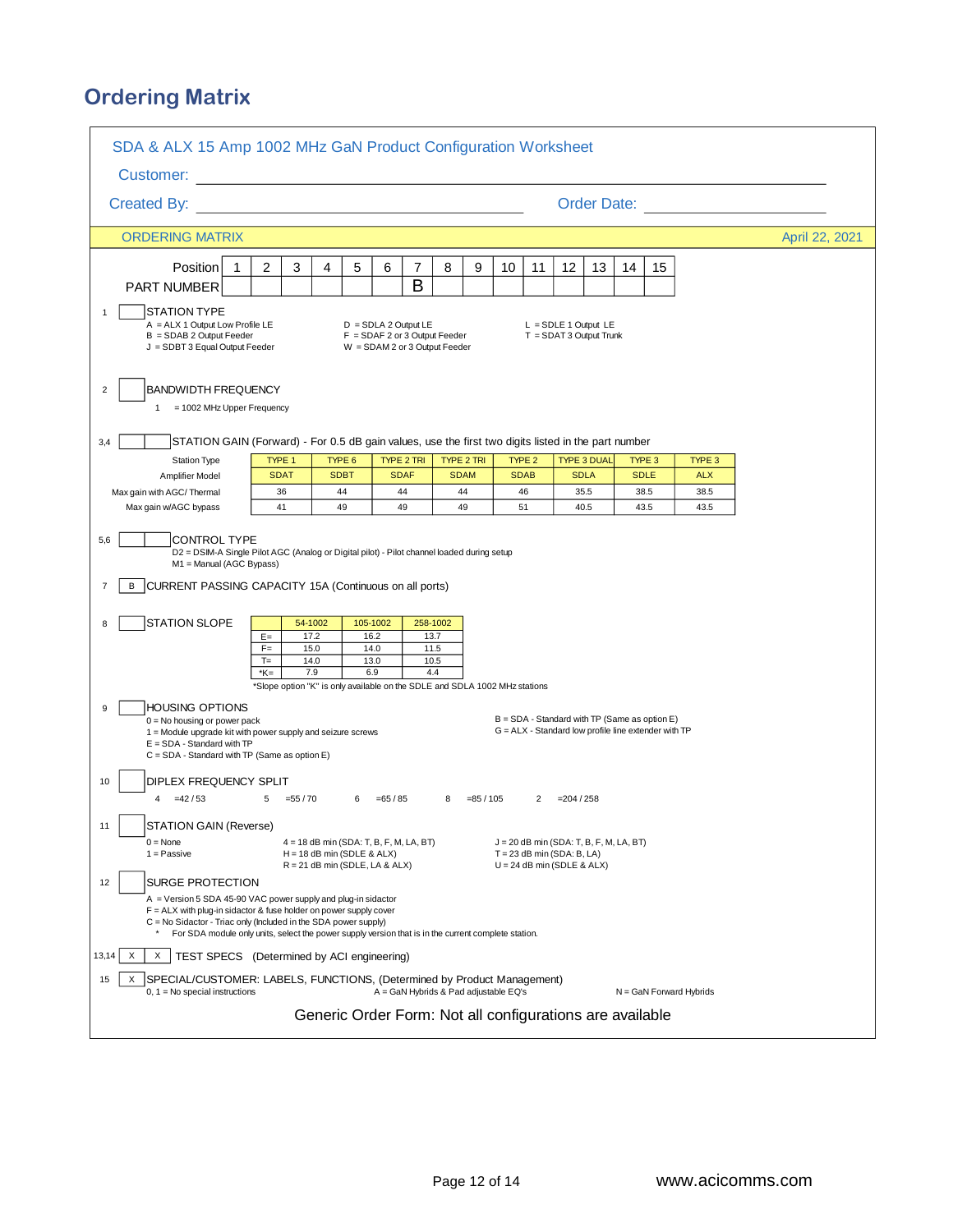### **Accessory Ordering Information:**

The SDA ordering matrix provides the part number information to order the configured stations. This page contains the ordering information for the required accessories that will be needed to make the stations functional in the field or the optional accessories that can be ordered separately.

### **Required Accessories (For using fixed value plug-in equalizers)**

| Description                                                                                                | <b>Part Numbers</b><br>(Where $XX.X = dB$ value)                                                                                     |
|------------------------------------------------------------------------------------------------------------|--------------------------------------------------------------------------------------------------------------------------------------|
| JXP style attenuator pads<br>• 1 Required for forward input<br>• 1 Required for reverse output (if active) | JXP1.38-XX.X (0 to 20 dB in 0.5 dB steps)                                                                                            |
| Forward equalizers<br>• 1 Required forward input                                                           | EQDA1G/XX (1.0 to 18.0 dB in 1.0 dB steps)<br>(20.0 to 30.0 dB in 2.0 dB steps)<br>CEQ1G/XX (1.0 to 15.0 dB in 1.0 dB steps)         |
| Reverse equalizers<br>• 1 Required reverse output (if active)                                              | REQDA42/XX (0 to 12.0 dB in 1.0 dB steps)<br>REQDA85/XX (1 to 12.0 dB in 1.0 dB steps)<br>REQDA204/XX (1 to 12.0 dB in 1.0 dB steps) |

### **Optional Accessories**

| Description                                                                           | <b>Part Numbers</b>                                                                                                     |
|---------------------------------------------------------------------------------------|-------------------------------------------------------------------------------------------------------------------------|
| Digital Station Intelligence Manager -<br>Single Pilot AGC Module (Analog or Digital) | DSIM-A-MDI-02                                                                                                           |
| Digital Station Intelligence Manager - Controller                                     | DSCT-xxx-yyy<br>$xxx =$ Pilot Channel Number<br>yyy = Channel Type<br>IRC = Analog IRC Spacing<br>$DIG = Digital / QAM$ |
| Digital Station Intelligence Manager - Cable Assembly<br>For Computer Interface       | 240327-01                                                                                                               |
| DSIM Bluetooth Dongle Apple iOS or android                                            | DSIM-DONGLE-02                                                                                                          |
| Cable assembly DSIM adaptor to connect controller                                     | 240330-01                                                                                                               |
| Manual AGC (Bypass plug-in)                                                           | AGC-BYPASS-1G                                                                                                           |
| Pad Adjustable Equalizer JXP Platform 0-18 dB                                         | AEQDA1G                                                                                                                 |
| Pad Adjustable Cable Equivalent Equalizers JXP Platform 0-9 dB                        | ACEQ1G                                                                                                                  |
| Pad Adjustable Reverse Equalizers 5-42, 85 and 204 MHz<br>JXP Platform 0-12 dB        | AREQDA42<br>AREODA85<br>AREQDA204                                                                                       |
| Reverse Rejection Filter 14 MHz                                                       | RPRFLTR-14                                                                                                              |
| Reverse Rejection Filter 8 MHz                                                        | RPRFLTR-8                                                                                                               |
| Reverse Rejection Filter by-pass                                                      | <b>RPRFLTR-JMP</b>                                                                                                      |